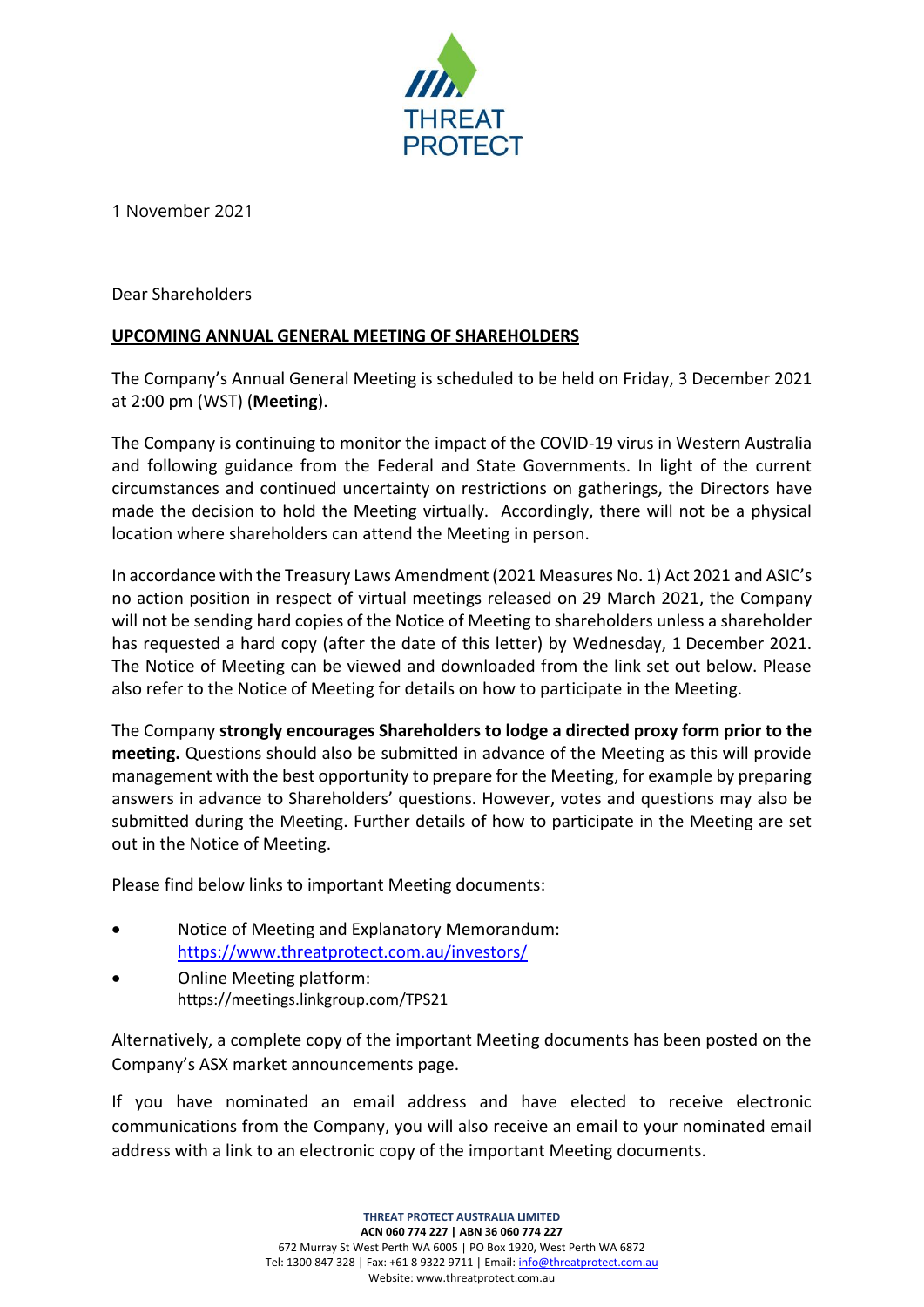

If you are unable to access any of the important Meeting documents online and would like to elect to receive a hard copy, please contact the Company Secretary, Jane Prior via email at [jprior@threatprotect.com.au.](mailto:jprior@threatprotect.com.au)

In order to receive electronic communications from the Company in the future, please update your Shareholder details online at [https://linkmarketservices.com.au](https://investor.automic.com.au/#/home) and log in with your unique shareholder identification number and postcode (or country for overseas residents). Once logged in you can also lodge your proxy vote online by clicking on the "Voting" tab.

The Australian government and the respective State governments are implementing a wide range of measures to contain or delay the spread of COVID-19. If it becomes necessary or appropriate to make alternative arrangements to those set out in the Company's Notice of Meeting, the Company will notify Shareholders accordingly via the Company's website at [https://www.threatprotect.com.au](https://www.threatprotect.com.au/) and the Company's ASX Announcement Platform at asx.com.au (ASX: TPS).

Sincerely

**Jane Prior** Company Secretary See more at [https://www.threatprotect.com.au.](https://www.threatprotect.com.au/)

For further information, contact:

**Investors** Dennison Hambling Executive Director Threat Protect Australia Limited [dhambling@threatprotect.com.au](mailto:dhambling@threatprotect.com.au)

Authorised for release by Dennison Hambling, Executive Director.

**THREAT PROTECT AUSTRALIA LIMITED ACN 060 774 227 | ABN 36 060 774 227** 672 Murray St West Perth WA 6005 | PO Box 1920, West Perth WA 6872 Tel: 1300 847 328 | Fax: +61 8 9322 9711 | Email[: info@threatprotect.com.au](mailto:info@threatprotect.com.au) Website: www.threatprotect.com.au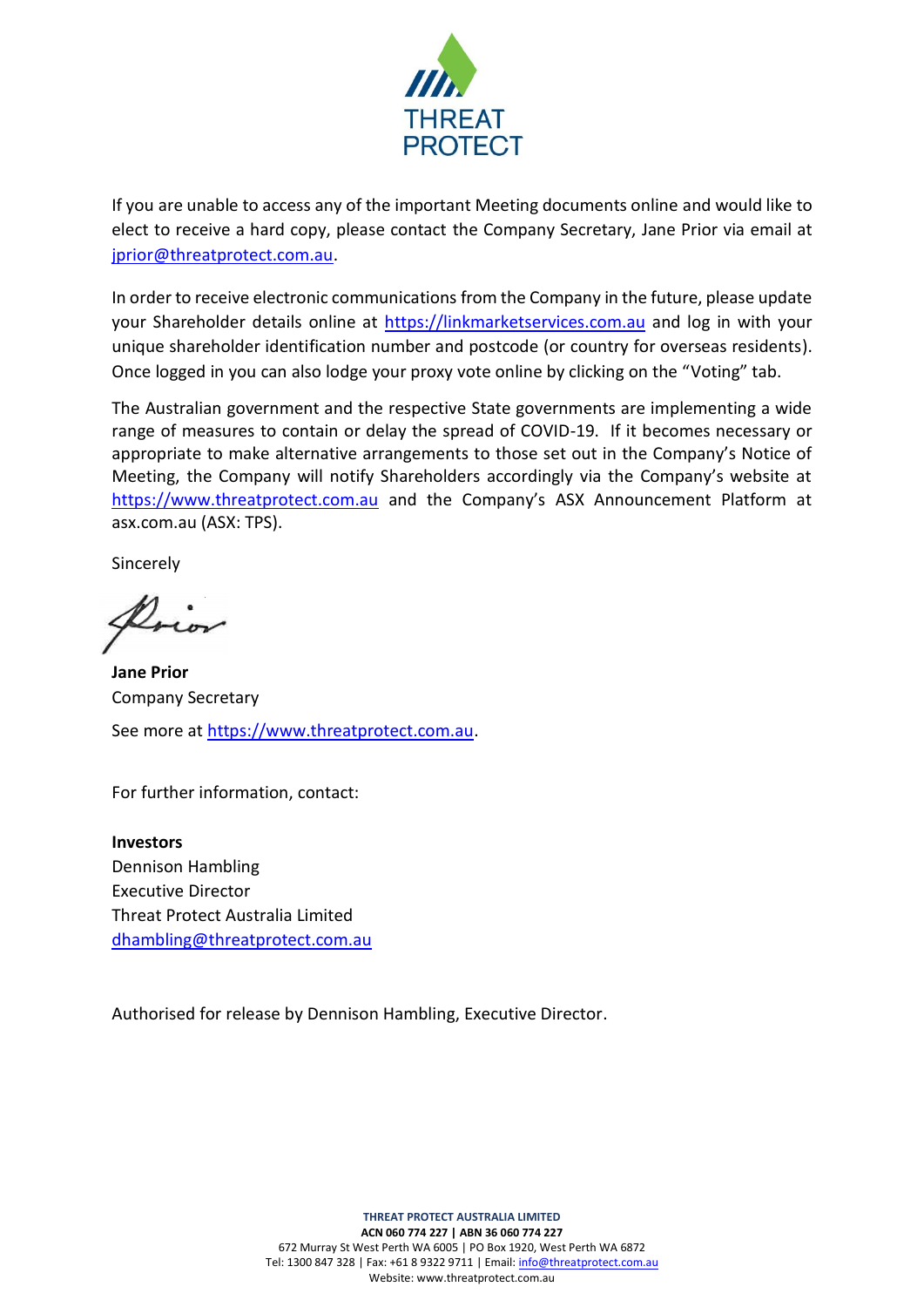# **THREAT PROTECT AUSTRALIA LIMITED ACN 060 774 227 NOTICE OF ANNUAL GENERAL MEETING**

Notice is given that the Meeting will be held at:

- **TIME**: 2:00 pm (WST)
- **DATE**: 3 December 2021
- **PLACE:** The Company is pleased to provide Shareholders with the opportunity to attend and participate in a virtual Meeting through an online meeting platform powered by Link Market Services at https://meetings.linkgroup.com/TPS21, where Shareholders will be able to watch, listen, ask questions and vote online.

Details on how to access the virtual Meeting are set out in this Notice.

*The business of the Meeting affects your shareholding and your vote is important.*

*This Notice of Meeting should be read in its entirety. If Shareholders are in doubt as to how they should vote, they should seek advice from their professional advisers prior to voting.*

*The Directors have determined pursuant to Regulation 7.11.37 of the Corporations Regulations 2001 (Cth) that the persons eligible to vote at the Meeting are those who are registered Shareholders at 4:00 pm WST on 1 December 2021.*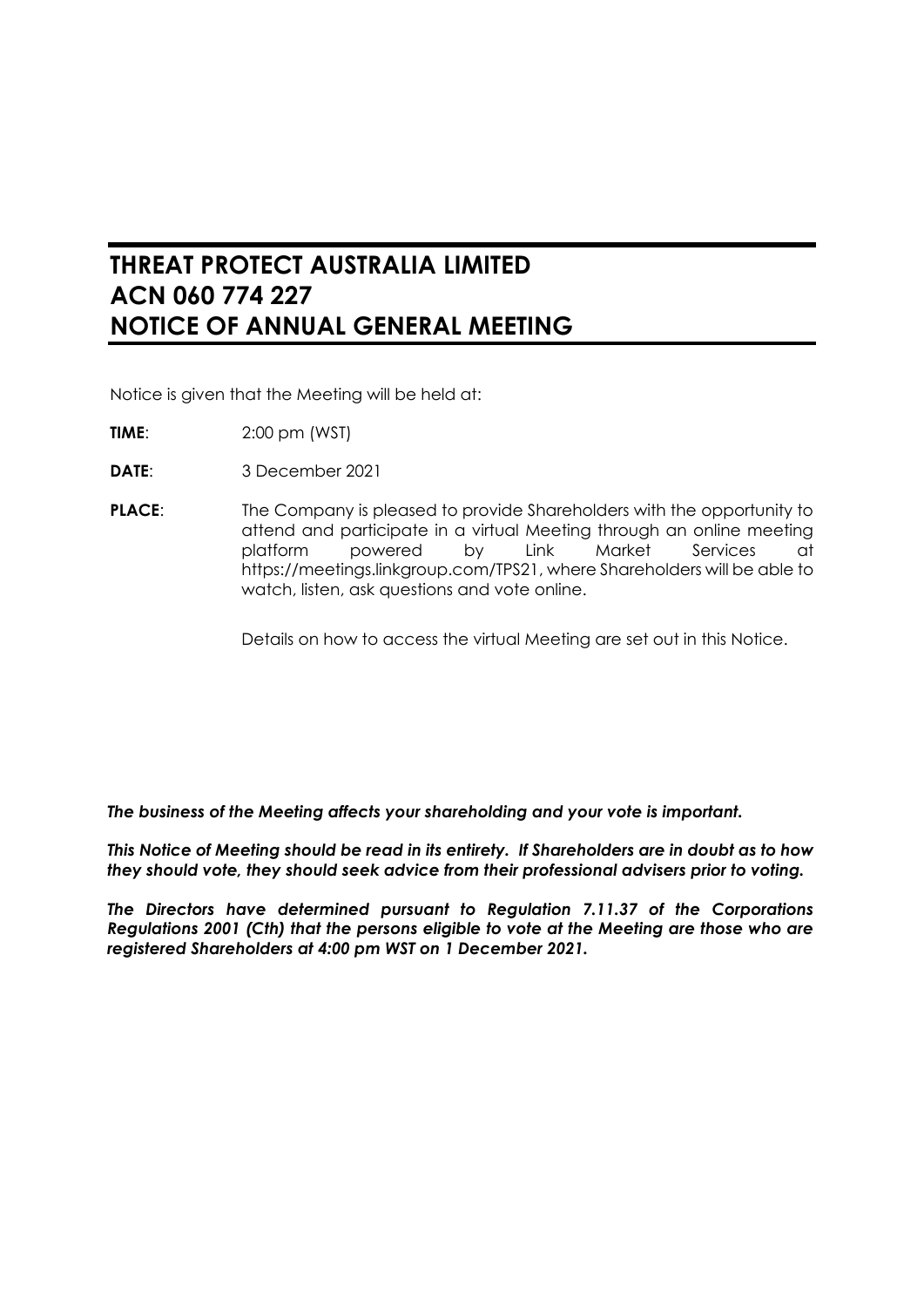# **BUSINESS OF THE MEETING**

# **AGENDA**

# **1. FINANCIAL STATEMENTS AND REPORTS**

To receive and consider the annual financial report of the Company for the financial year ended 30 June 2021 together with the declaration of the Directors, the Director's report, the Remuneration Report and the auditor's report.

# **2. RESOLUTION 1 – ADOPTION OF REMUNERATION REPORT**

To consider and, if thought fit, to pass, with or without amendment, the following resolution as a **non-binding resolution**:

*"That, for the purposes of section 250R(2) of the Corporations Act and for all other purposes, approval is given for the adoption of the Remuneration Report as contained in the Company's annual financial report for the financial year ended 30 June 2021."*

**Note: the vote on this Resolution is advisory only and does not bind the Directors or the Company.**

A voting prohibition statement applies to this Resolution. Please see below.

# **3. RESOLUTION 2 – RE-ELECTION OF DIRECTOR – DIMITRI BACOPANOS**

To consider and, if thought fit, to pass, with or without amendment, the following resolution as an **ordinary resolution**:

*"That, for the purpose of clause 14.2 of the Constitution, Listing Rule 14.5 and for all other purposes, Dimitri Bacopanos, a Director, retires by rotation, and being eligible, is re-elected as a Director."*

# **4. RESOLUTION 3 – APPROVAL OF 7.1A MANDATE**

To consider and, if thought fit, to pass the following resolution as a **special resolution**:

*"That, for the purposes of Listing Rule 7.1A and for all other purposes, approval is given for the Company to issue up to that number of Equity Securities equal to 10% of the issued capital of the Company at the time of issue, calculated in accordance with the formula prescribed in Listing Rule 7.1A.2 and otherwise on the terms and conditions set out in the Explanatory Statement."*

# **5. RESOLUTION 4 – ISSUE OF PERFORMANCE RIGHTS TO RELATED PARTY – DENNISON HAMBLING**

To consider and, if thought fit, to pass the following resolution as an **ordinary resolution**:

*"That, for the purposes of Listing Rule 10.11 and for all other purposes, approval is given for the Company to issue up to 185,000,000 Performance Rights (on a pre-Consolidation basis) to Dennison Hambling (or his nominee) on the terms and conditions set out in the Explanatory Statement."*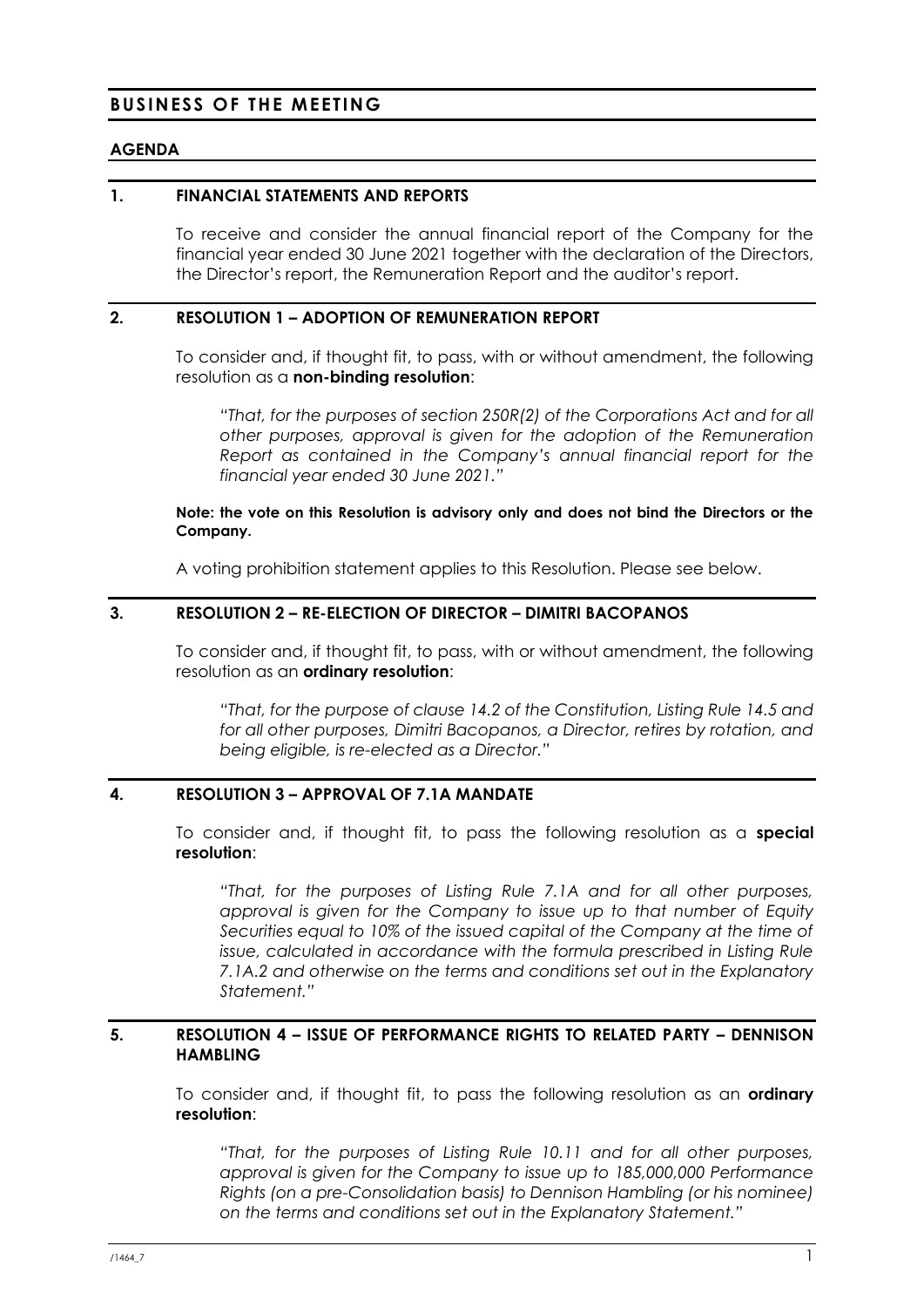A voting exclusion statement and voting prohibition statement applies to this Resolution. Please see below.

# **6. RESOLUTION 5 – ISSUE OF PERFORMANCE RIGHTS TO NON-RELATED PARTY – JOHN HALLAM**

To consider and, if thought fit, to pass the following resolution as an **ordinary resolution**:

*"That, for the purposes of Listing Rule 7.1 and for all other purposes, approval is given for the Company to issue up to 185,000,000 Performance Rights (on a pre-Consolidation basis) to John Hallam (or his nominee) on the terms and conditions set out in the Explanatory Statement."*

A voting exclusion statement applies to this Resolution. Please see below.

# **7. RESOLUTION 6 – RATIFICATION OF PRIOR ISSUE OF PLACEMENT SHARES UNDER LISTING RULE 7.1**

To consider and, if thought fit, to pass, with or without amendment, the following resolution as an **ordinary resolution**:

*"That, for the purposes of Listing Rule 7.4 and for all other purposes, Shareholders ratify the issue of 36,143,442 Shares on the terms and conditions set out in the Explanatory Statement."*

A voting exclusion statement applies to this Resolution. Please see below.

# **8. RESOLUTION 7 – CHANGE OF COMPANY NAME**

To consider and, if thought fit, to pass the following resolution as a **special resolution**:

*"That, for the purposes of section 157(1)(a) of the Corporations Act and for all other purposes, approval is given for the name of the Company to be changed to Intelligent Monitoring Group Limited."*

# **9. RESOLUTION 8 – CONSOLIDATION OF CAPITAL**

To consider and, if thought fit, to pass, with or without amendment, the following resolution as an **ordinary resolution**:

*"That, subject to all other Resolutions in this Notice being passed, pursuant to section 254H of the Corporations Act and for all other purposes, the issued capital of the Company be consolidated (in accordance with the timetable set out in the Explanatory Statement with an Effective Date of Friday 3 December 2021) on the basis that every 100 Securities be consolidated into 1 Security, and where this Consolidation results in a fraction of a Security being held, the Company be authorised to round that fraction up to the nearest whole Security (as the case may be)."*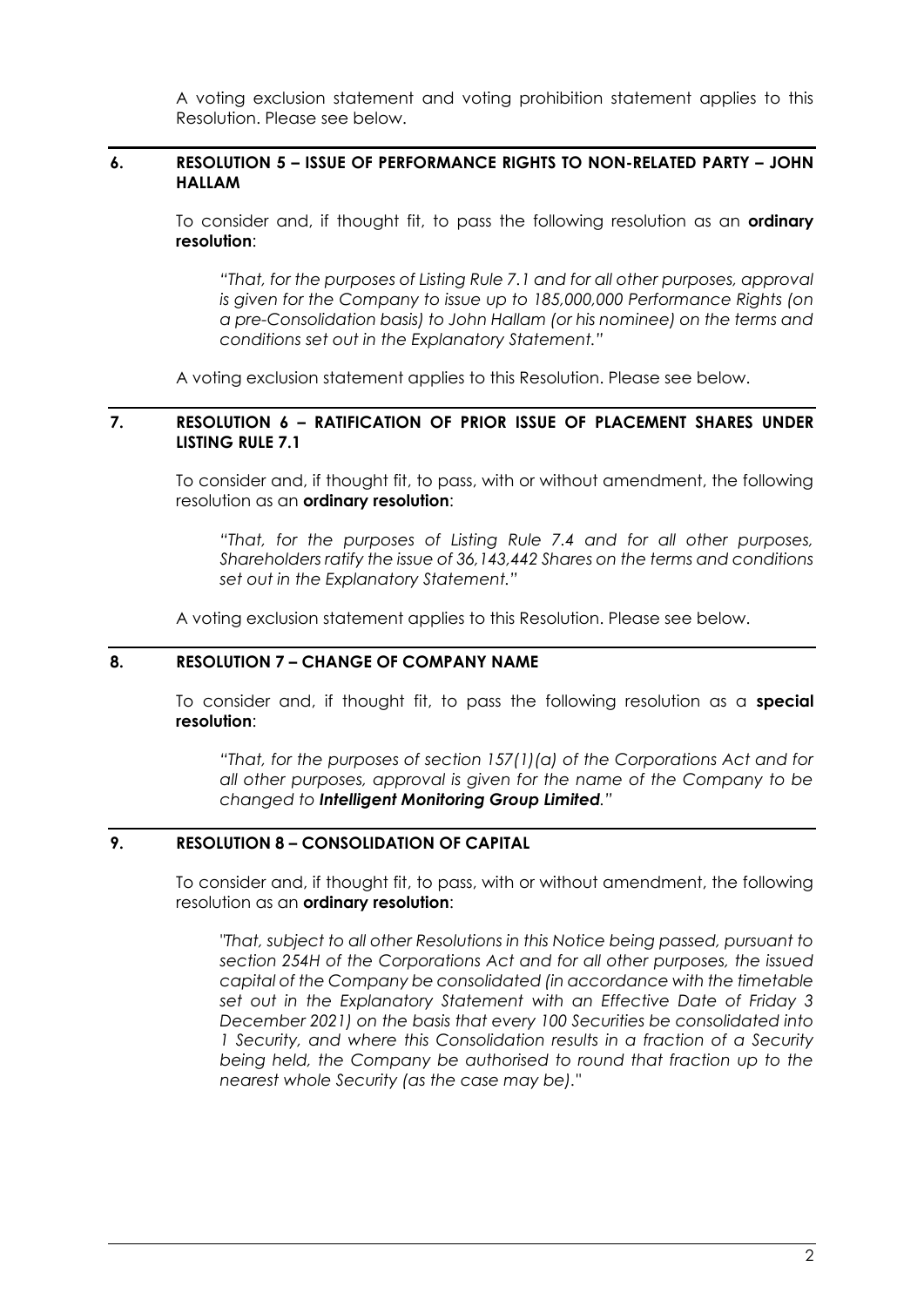### **Dated:** 26 October 2021

**By order of the Board**

**Dennison Hambling Executive Director**

#### **Voting Prohibition Statements**

| <b>Resolution 1 - Adoption of</b><br><b>Remuneration Report</b>                        | A vote on this Resolution must not be cast (in any capacity) by or on behalf of<br>either of the following persons:                                                                                                                                                                                                                                                                                                                                                                                                                                                                                                                                                      |  |  |
|----------------------------------------------------------------------------------------|--------------------------------------------------------------------------------------------------------------------------------------------------------------------------------------------------------------------------------------------------------------------------------------------------------------------------------------------------------------------------------------------------------------------------------------------------------------------------------------------------------------------------------------------------------------------------------------------------------------------------------------------------------------------------|--|--|
|                                                                                        | a member of the Key Management Personnel, details of whose<br>(a)<br>remuneration are included in the Remuneration Report; or                                                                                                                                                                                                                                                                                                                                                                                                                                                                                                                                            |  |  |
|                                                                                        | a Closely Related Party of such a member.<br>(b)                                                                                                                                                                                                                                                                                                                                                                                                                                                                                                                                                                                                                         |  |  |
|                                                                                        | However, a person (the <b>voter</b> ) described above may cast a vote on this<br>Resolution as a proxy if the vote is not cast on behalf of a person described<br>above and either:                                                                                                                                                                                                                                                                                                                                                                                                                                                                                      |  |  |
|                                                                                        | (a)<br>the voter is appointed as a proxy by writing that specifies the way the<br>proxy is to vote on this Resolution; or                                                                                                                                                                                                                                                                                                                                                                                                                                                                                                                                                |  |  |
|                                                                                        | the voter is the Chair and the appointment of the Chair as proxy:<br>(b)                                                                                                                                                                                                                                                                                                                                                                                                                                                                                                                                                                                                 |  |  |
|                                                                                        | does not specify the way the proxy is to vote on this<br>(i)<br>Resolution; and                                                                                                                                                                                                                                                                                                                                                                                                                                                                                                                                                                                          |  |  |
|                                                                                        | expressly authorises the Chair to exercise the proxy even<br>(ii)<br>though this Resolution is connected directly or indirectly with<br>the remuneration of a member of the Key Management<br>Personnel.                                                                                                                                                                                                                                                                                                                                                                                                                                                                 |  |  |
| <b>Resolution 4 - Issue of</b><br><b>Performance Rights to</b><br><b>Related Party</b> | A person appointed as a proxy must not vote, on the basis of that<br>appointment, on this Resolution if:<br>the proxy is either:<br>(a)<br>a member of the Key Management Personnel; or<br>(i)<br>a Closely Related Party of such a member; and<br>(ii)<br>(b)<br>the appointment does not specify the way the proxy is to vote on<br>this Resolution.<br>However, the above prohibition does not apply if:<br>the proxy is the Chair; and<br>(a)<br>(b)<br>the appointment expressly authorises the Chair to exercise the<br>proxy even though this Resolution is connected directly or<br>indirectly with remuneration of a member of the Key Management<br>Personnel. |  |  |
| Resolution 5 - Issue of<br>Performance Rights to Non-<br><b>Related Party</b>          | A person appointed as a proxy must not vote, on the basis of that<br>appointment, on this Resolution if:<br>the proxy is either:<br>(a)<br>a member of the Key Management Personnel; or<br>(i)<br>a Closely Related Party of such a member; and<br>(ii)<br>the appointment does not specify the way the proxy is to vote on<br>(b)<br>this Resolution.<br>However, the above prohibition does not apply if:<br>the proxy is the Chair; and<br>(a)<br>(b)<br>the appointment expressly authorises the Chair to exercise the<br>proxy even though this Resolution is connected directly or indirectly with<br>remuneration of a member of the Key Management Personnel.    |  |  |

#### **Voting Exclusion Statements**

In accordance with Listing Rule 14.11, the Company will disregard any votes cast in favour of the resolution set out below by or on behalf of the following persons: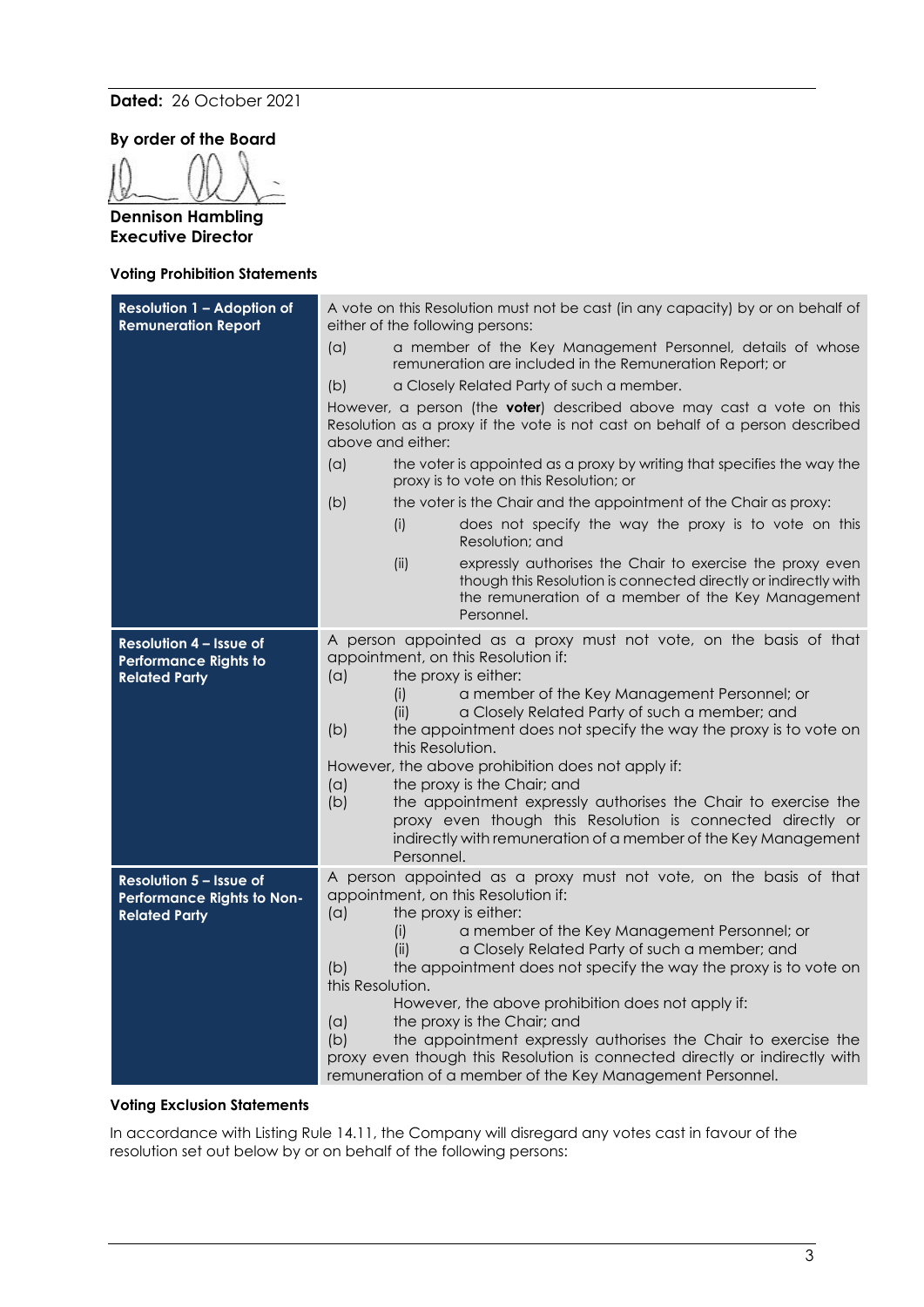| Resolution 4 – Issue of               | Dennison Hambling (or his nominee) and any other person who will obtain         |
|---------------------------------------|---------------------------------------------------------------------------------|
| <b>Performance Rights to</b>          | a material benefit as a result of the issue of the securities (except a benefit |
| <b>Related Party - Dennison</b>       | solely by reason of being a holder of ordinary securities in the Company)       |
| Hambling                              | or an associate of that person or those persons.                                |
| <b>Resolution 5 - Approval to</b>     | A person who is expected to participate in, or who will obtain a material       |
| <b>issue Performance Rights to</b>    | benefit as a result of, the proposed issue (except a benefit solely by reason   |
| Non-Related Party - John              | of being a holder of ordinary securities in the Company) (namely John           |
| <b>Hallam</b>                         | Hallam) or an associate of that person (or those persons).                      |
| <b>Resolution 6 - Ratification of</b> | A person who participated in the issue or is a counterparty to the              |
| prior issue of Placement              | agreement being approved (namely the Placement Participants) or an              |
| <b>Shares under Listing Rule 7.1</b>  | associate of that person or those persons.                                      |

However, this does not apply to a vote cast in favour of the Resolution by:

- (a) a person as a proxy or attorney for a person who is entitled to vote on the Resolution, in accordance with the directions given to the proxy or attorney to vote on the Resolution in that way; or
- (b) the Chair as proxy or attorney for a person who is entitled to vote on the Resolution, in accordance with a direction given to the Chair to vote on the Resolution as the Chair decides; or
- (c) a holder acting solely in a nominee, trustee, custodial or other fiduciary capacity on behalf of a beneficiary provided the following conditions are met:
	- (i) the beneficiary provides written confirmation to the holder that the beneficiary is not excluded from voting, and is not an associate of a person excluded from voting, on the resolution; and
	- (ii) the holder votes on the resolution in accordance with directions given by the beneficiary to the holder to vote in that way.

# **Voting by proxy**

To vote by proxy, please complete and sign the enclosed Proxy Form and return by the time and in accordance with the instructions set out on the Proxy Form.

In accordance with section 249L of the Corporations Act, Shareholders are advised that:

- each Shareholder has a right to appoint a proxy;
- the proxy need not be a Shareholder of the Company; and
- a Shareholder who is entitled to cast two (2) or more votes may appoint two (2) proxies and may specify the proportion or number of votes each proxy is appointed to exercise. If the member appoints two (2) proxies and the appointment does not specify the proportion or number of the member's votes, then in accordance with section 249X(3) of the Corporations Act, each proxy may exercise one-half of the votes.

Shareholders and their proxies should be aware that:

- if proxy holders vote, they must cast all directed proxies as directed; and
- any directed proxies which are not voted will automatically default to the Chair, who must vote the proxies as directed.

### **Virtual Meeting**

The Company is pleased to provide Shareholders with the opportunity to attend and participate in a virtual Meeting through an online meeting platform powered by Link Market Services, where shareholders will be able to watch, listen, ask questions and vote online.

Shareholders will be able to vote and ask questions at the virtual Meeting. Shareholders are also encouraged to submit questions in advance of the Meeting to the Company. Questions must be submitted in writing to Jane Prior, Company Secretary at **[jprior@threatprotect.com.au](mailto:jprior@threatprotect.com.au)** at least 48 hours before the Meeting.

The Company will also provide Shareholders with the opportunity to ask questions during the Meeting in respect to the formal items of business as well as general questions in respect to the Company and its business.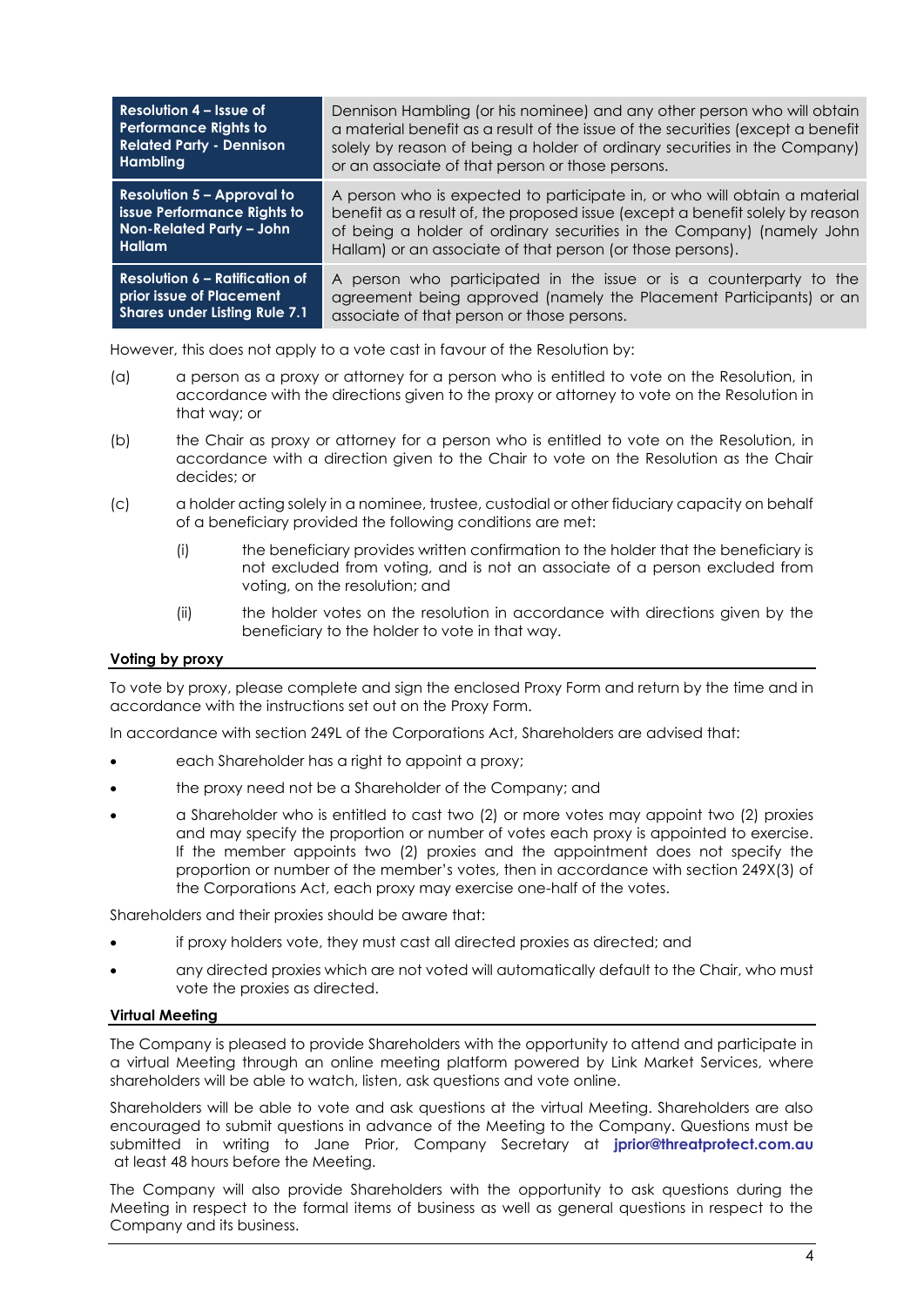### *Attending the Meeting virtually*

To access the virtual Meeting:

- 1. Open your internet browser and go to https://meetings.linkgroup.com/TPS21
- 2. Log in to the portal using your full name, mobile number, email address, and participant type 15 minutes prior to the meeting start. Please read and accept the terms and conditions before clicking on the '**Register and Watch Meeting**' button.
- 3. To register to vote click on the 'Get a Voting Card' button either at the top or bottom of the webpage. If you are an individual or joint securityholder you will need to register and provide validation by entering your securityholder number and postcode. If you are an appointed Proxy, please enter the Proxy Number issued by Link in the PROXY DETAILS section. Then click the '**SUBMIT DETAILS AND VOTE'** button. The resolutions will appear for voting.
- 4. To ask a question on the online platform, if you have not yet obtained a voting card, you will be prompted to enter your securityholder number or proxy details before you can ask a question. To ask a question, click on the 'Ask a Question' button either at the top or bottom of the webpage. An 'Ask a Question' box will appear allowing you to select the category/resolution your question relates to and then type your question and then click on 'Submit Question'.
- 5. To ask a question via telephone, Shareholders will need to contact Link Market Services on 1800 990 363 or +61 1800 990 363 prior to the Meeting to obtain a personalised PIN number to ask a question via the telephone. To ask a question on the day of the meeting via telephone please dial 1800 071 092 (or if international +61 0 8072 4165) after 1:45pm (WST) on the meeting day. You will receive instructions on how to ask a question during the Meeting from the phone moderator. Ensure you have your PIN readily available. If your holding cannot be verified by the moderator, you will attend the Meeting as a visitor and will not be able to ask a question. For further information on the online process please refer to the Virtual Meeting Online Guide available on the online platform as a download or on the Company's website.

You may still attend the Meeting and vote even if you have appointed a proxy. If you have previously submitted a Proxy Form, your attendance at the Meeting will not revoke your proxy appointment unless you actually elect to attend as a voting holder at the Meeting for which the proxy is proposed to be used, in which case, the proxy's appointment will be deemed to be revoked with respect to voting.

*Should you have any queries in relation to the matters in this Notice of Meeting please do not hesitate to contact the Company Secretary at* [jprior@threatprotect.com.au](mailto:jprior@threatprotect.com.au)*.*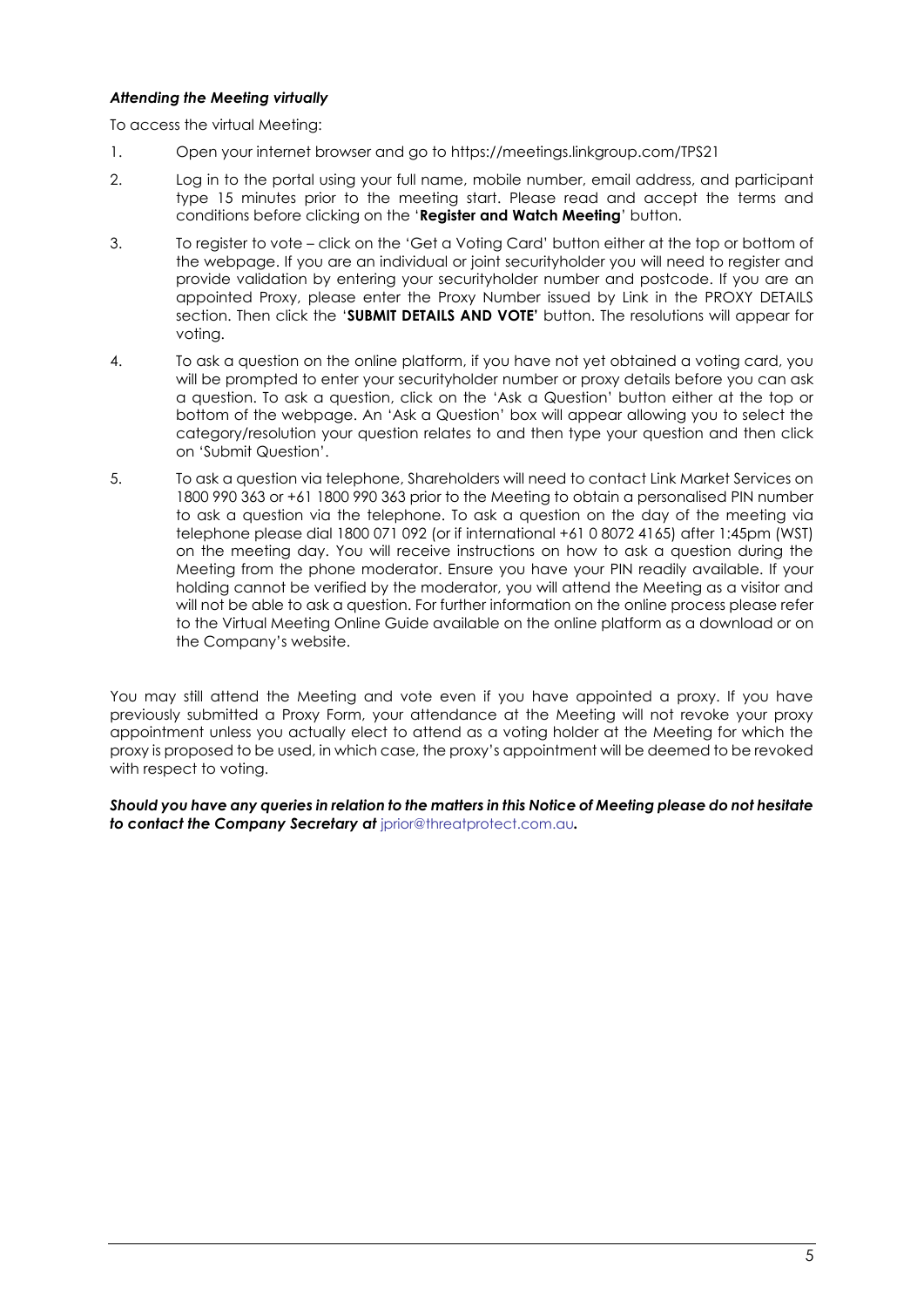# **EXPLANATORY STATEMENT**

This Explanatory Statement has been prepared to provide information which the Directors believe to be material to Shareholders in deciding whether or not to pass the Resolutions.

# **1. FINANCIAL STATEMENTS AND REPORTS**

In accordance with the Corporations Act, the business of the Meeting will include receipt and consideration of the annual financial report of the Company for the financial year ended 30 June 2021 together with the declaration of the Directors, the Directors' report, the Remuneration Report and the auditor's report.

The Company will not provide a hard copy of the Company's annual financial report to Shareholders unless specifically requested to do so. The Company's annual financial report is available on its website at **<https://www.threatprotect.com.au/>**.

# **2. RESOLUTION 1 – ADOPTION OF REMUNERATION REPORT**

## **2.1 General**

The Corporations Act requires that at a listed company's annual general meeting, a resolution that the remuneration report be adopted must be put to the shareholders. However, such a resolution is advisory only and does not bind the company or the directors of the company.

The remuneration report sets out the company's remuneration arrangements for the directors and senior management of the company. The remuneration report is part of the directors' report contained in the annual financial report of the company for a financial year.

The chair of the meeting must allow a reasonable opportunity for its shareholders to ask questions about or make comments on the remuneration report at the annual general meeting.

# **2.2 Voting consequences**

A company is required to put to its shareholders a resolution proposing the calling of another meeting of shareholders to consider the appointment of directors of the company (**Spill Resolution**) if, at consecutive annual general meetings, at least 25% of the votes cast on a remuneration report resolution are voted against adoption of the remuneration report and at the first of those annual general meetings a Spill Resolution was not put to vote. If required, the Spill Resolution must be put to vote at the second of those annual general meetings.

If more than 50% of votes cast are in favour of the Spill Resolution, the company must convene a shareholder meeting (**Spill Meeting**) within 90 days of the second annual general meeting.

All of the directors of the company who were in office when the directors' report (as included in the company's annual financial report for the most recent financial year) was approved, other than the managing director of the company, will cease to hold office immediately before the end of the Spill Meeting but may stand for re-election at the Spill Meeting.

Following the Spill Meeting those persons whose election or re-election as directors of the company is approved will be the directors of the company.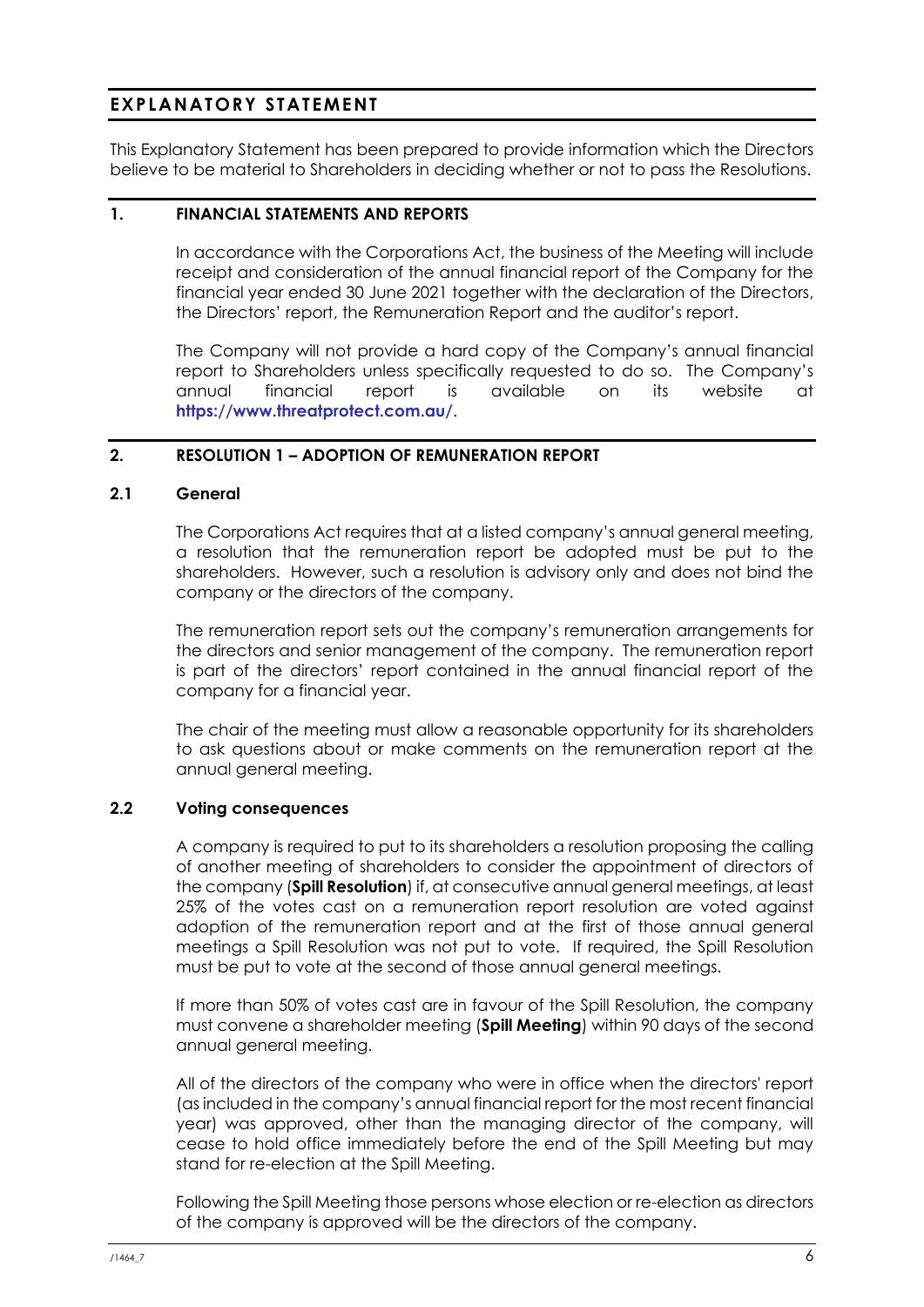# **2.3 Previous voting results**

At the Company's previous annual general meeting the votes cast against the remuneration report considered at that annual general meeting were less than 25%. Accordingly, the Spill Resolution is not relevant for this Annual General Meeting.

# **3. RESOLUTION 2 – RE-ELECTION OF DIRECTOR – DIMITRI BACOPANOS**

# **3.1 General**

Listing Rule 14.5 provides that an entity which has directors must hold an election of directors at each annual general meeting.

The Constitution sets out the requirements for determining which Directors are to retire by rotation at an annual general meeting.

Dimitri Bacopanos, who has served as a Director since 1 January 2017 and was last re-elected on 23 November 2020, retires by rotation and seeks re-election.

# **3.2 Qualifications and other material directorships**

Mr. Bacopanos has extensive experience in mergers and acquisitions, most recently as Executive Director in the Transaction Advisory Services team at EY. He has more than 20 years commercial experience in both private and ASX listed companies and has worked across a number of major transactions, including in the technology, industrial, and agriculture sectors. His expertise extends to a wide range of corporate advisory roles covering operational reviews, feasibility analyses, strategic planning and implementation.

# **3.3 Independence**

If re-elected the Board considers Dimitri Bacopanos will be an independent Director.

# **3.4 Board recommendation**

The Board has reviewed Mr Bacopanos' performance since his appointment to the Board and considers that Mr Bacopanos' skills and experience will continue to enhance the Board's ability to perform its role. Accordingly, the Board supports the re-election of Mr Bacopanos and recommends that Shareholders vote in favour of Resolution 2.

# **4. RESOLUTION 3 – APPROVAL OF 7.1A MANDATE**

# <span id="page-9-0"></span>**4.1 General**

Broadly speaking, and subject to a number of exceptions, Listing Rule 7.1 limits the amount of Equity Securities that a listed company can issue without the approval of its shareholders over any 12 month period to 15% of the fully paid ordinary securities it had on issue at the start of that period.

However, under Listing Rule 7.1A, an eligible entity may seek shareholder approval by way of a special resolution passed at its annual general meeting to increase this 15% limit by an extra 10% to 25% (**7.1A Mandate**).

An 'eligible entity' means an entity which is not included in the S&P/ASX 300 Index and has a market capitalisation of \$300,000,000 or less. The Company is an eligible entity for these purposes.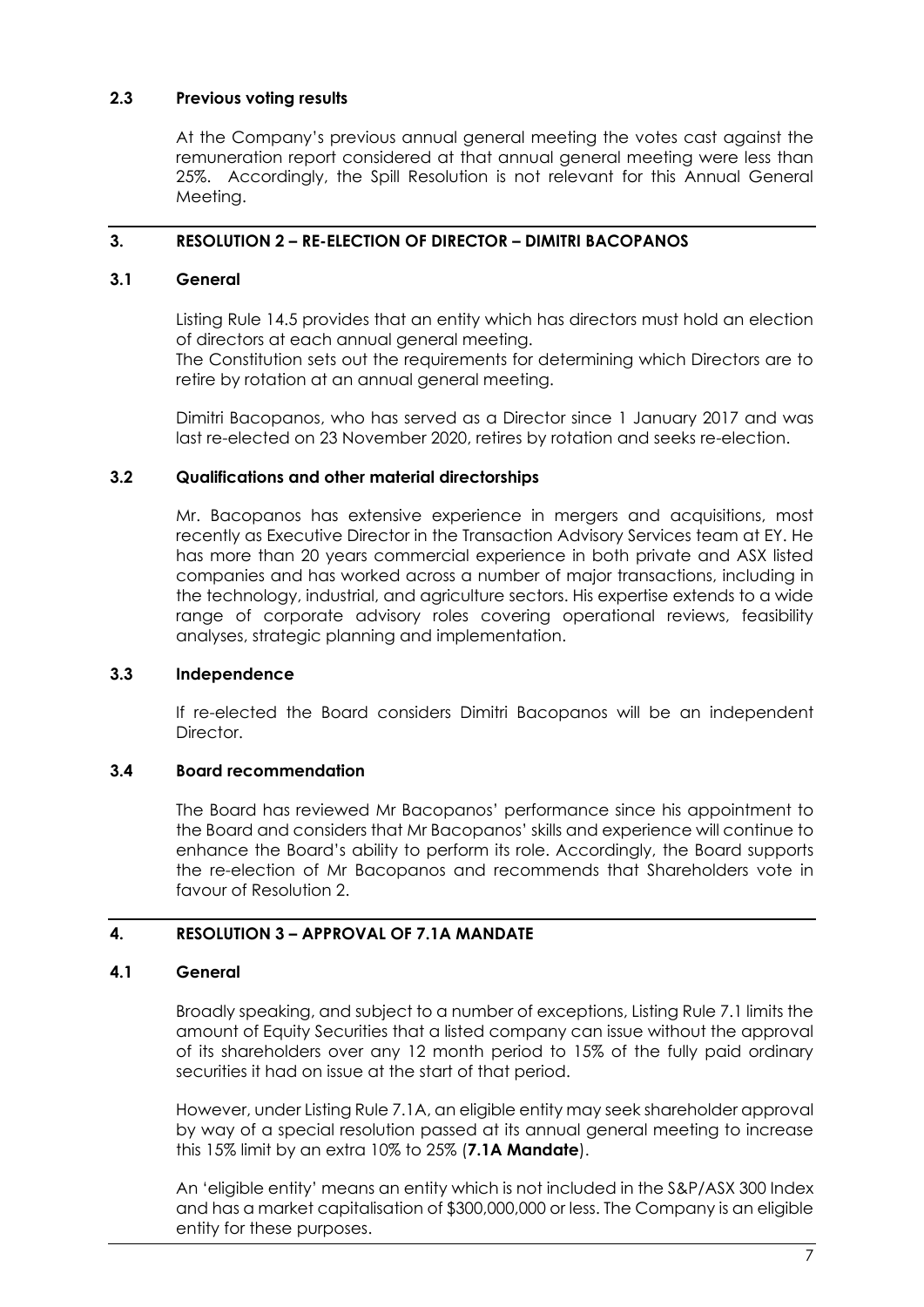As at the date of this Notice, the Company is an eligible entity as it is not included in the S&P/ASX 300 Index and has a current market capitalisation of \$33,251,966.28 (based on the number of Shares on issue after completion of the Placement and Entitlement Offer (as defined below) announced on 24 September 2021 and the closing price of Shares on the ASX on 22 October 2021.

Resolution 3 seeks Shareholder approval by way of special resolution for the Company to have the additional 10% placement capacity provided for in Listing Rule 7.1A to issue Equity Securities without Shareholder approval.

If Resolution 3 is passed, the Company will be able to issue Equity Securities up to the combined 25% limit in Listing Rules 7.1 and 7.1A without any further Shareholder approval.

If Resolution 3 is not passed, the Company will not be able to access the additional 10% capacity to issue Equity Securities without Shareholder approval under Listing Rule 7.1A, and will remain subject to the 15% limit on issuing Equity Securities without Shareholder approval set out in Listing Rule 7.1.

# **4.2 Technical information required by Listing Rule 7.1A**

Pursuant to and in accordance with Listing Rule 7.3A, the information below is provided in relation to Resolution 3:

# (a) **Period for which the 7.1A Mandate is valid**

The 7.1A Mandate will commence on the date of the Meeting and expire on the first to occur of the following:

- (i) the date that is 12 months after the date of this Meeting;
- (ii) the time and date of the Company's next annual general meeting; and
- (iii) the time and date of approval by Shareholders of any transaction under Listing Rule 11.1.2 (a significant change in the nature or scale of activities) or Listing Rule 11.2 (disposal of the main undertaking).

# (b) **Minimum price**

Any Equity Securities issued under the 7.1A Mandate must be in an existing quoted class of Equity Securities and be issued at a minimum price of 75% of the volume weighted average price of Equity Securities in that class, calculated over the 15 trading days on which trades in that class were recorded immediately before:

- <span id="page-10-0"></span>(i) the date on which the price at which the Equity Securities are to be issued is agreed by the entity and the recipient of the Equity Securities; or
- (ii) if the Equity Securities are not issued within 10 trading days of the date in Section [4.2\(b\)\(i\),](#page-10-0) the date on which the Equity Securities are issued.
- (c) **Use of funds raised under the 7.1A Mandate**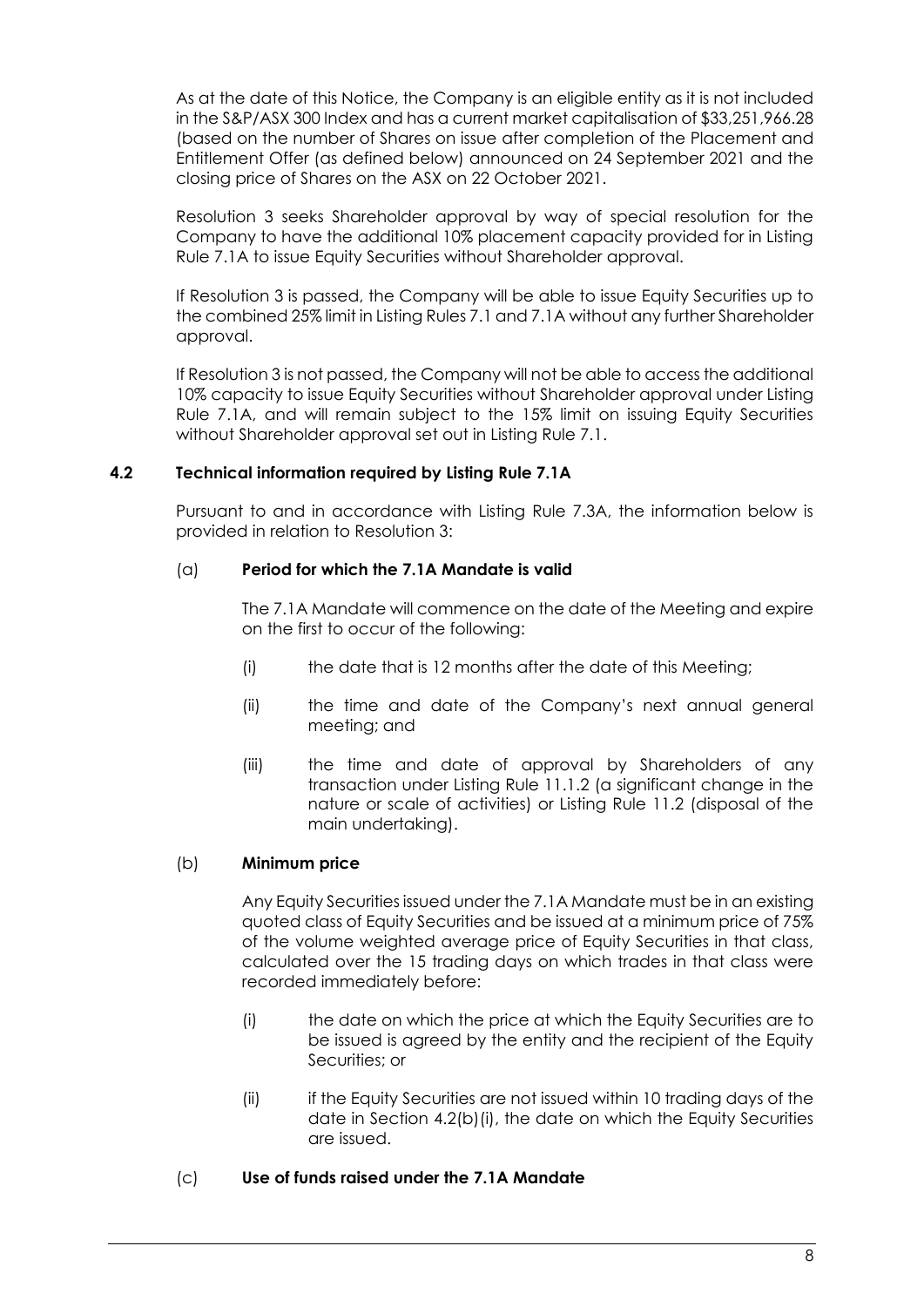The Company intends to use funds raised from issues of Equity Securities under the 7.1A Mandate as cash consideration, to provide for further growth focussed operating and capital expenditure, in particular, further customer conversions and systems improvements.

### (d) **Risk of Economic and Voting Dilution**

Any issue of Equity Securities under the 7.1A Mandate will dilute the interests of Shareholders who do not receive any Shares under the issue.

If Resolution 3 is approved by Shareholders and the Company issues the maximum number of Equity Securities available under the 7.1A Mandate, the economic and voting dilution of existing Shares would be as shown in the table below.

The table below shows the dilution of existing Shareholders calculated in accordance with the formula outlined in Listing Rule 7.1A.2, on the basis of the closing market price of Shares and the number of Equity Securities on issue or proposed to be issued as at 22 October 2021.

The table also shows the voting dilution impact where the number of Shares on issue (Variable A in the formula) changes and the economic dilution where there are changes in the issue price of Shares issued under the 7.1A Mandate.

|                                                                      |                                 | <b>Dilution</b>                                       |                     |                       |                    |  |
|----------------------------------------------------------------------|---------------------------------|-------------------------------------------------------|---------------------|-----------------------|--------------------|--|
| Number of Shares on Issue<br>(Variable A in Listing Rule)<br>7.1A.2) |                                 | <b>Issue Price</b>                                    |                     |                       |                    |  |
|                                                                      |                                 | <b>Shares</b><br>issued $-10\%$<br>voting<br>dilution | \$0.0025            | \$0.005               | \$0.0075           |  |
|                                                                      |                                 |                                                       | $50\%$<br>decrease  | <b>Issue</b><br>Price | $50\%$<br>increase |  |
|                                                                      |                                 |                                                       | <b>Funds Raised</b> |                       |                    |  |
| Current                                                              | 6,650,393,256<br><b>Shares</b>  | 665,039,325<br><b>Shares</b>                          | \$1,662,598         | \$3,325,196           | \$4,987,794        |  |
| 50%<br>increase                                                      | 9,975,589,884<br><b>Shares</b>  | 997,558,988<br><b>Shares</b>                          | \$2,493,897         | \$4,987,794           | \$7,481,692        |  |
| 100%<br>increase                                                     | 13,300,786,512<br><b>Shares</b> | 1,330,078,651<br><b>Shares</b>                        | \$3,325,196         | \$6,650,393           | \$9,975,589        |  |

\*The number of Shares on issue (Variable A in the formula) could increase as a result of the issue of Shares that do not require Shareholder approval (such as under a prorata rights issue or scrip issued under a takeover offer) or that are issued with Shareholder approval under Listing Rule 7.1.

#### **The table above uses the following assumptions:**

- 1. There are currently 6,650,393,256 Shares on issue as at the date of this Notice of Meeting;
- 2. The issue price set out above is the closing market price of the Shares on the ASX on 22 October 2021 being \$0.005.
- 3. The Company issues the maximum possible number of Equity Securities under the 7.1A Mandate.
- 4. The Company has not issued any Equity Securities in the 12 months prior to the Meeting that were not issued under an exception in Listing Rule 7.2 or with approval under Listing Rule 7.1.
- 5. The issue of Equity Securities under the 7.1A Mandate consists only of Shares. It is assumed that no Options are exercised into Shares before the date of issue of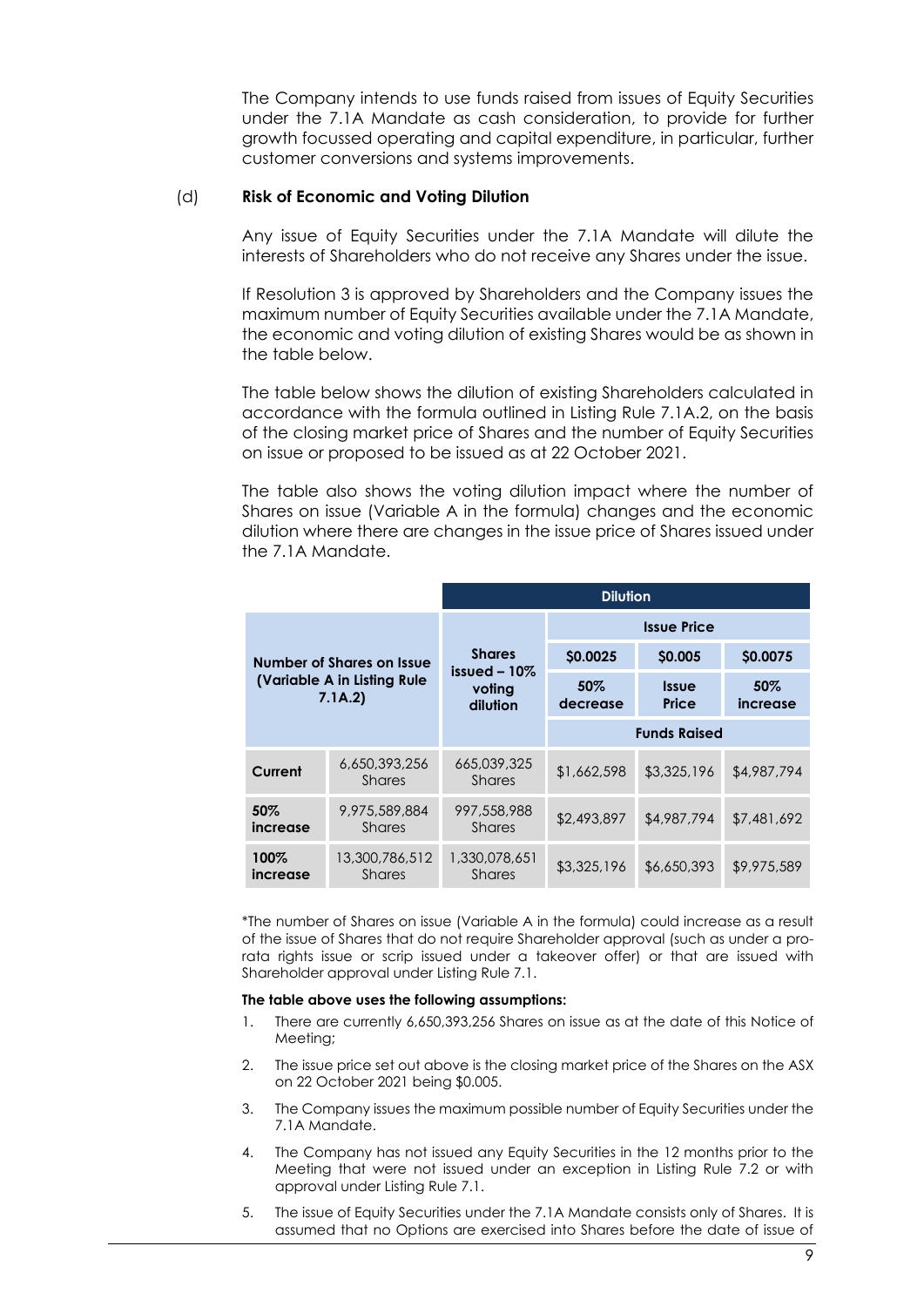the Equity Securities. If the issue of Equity Securities includes quoted Options, it is assumed that those quoted Options are exercised into Shares for the purpose of calculating the voting dilution effect on existing Shareholders.

- 6. The calculations above do not show the dilution that any one particular Shareholder will be subject to. All Shareholders should consider the dilution caused to their own shareholding depending on their specific circumstances.
- 7. This table does not set out any dilution pursuant to approvals under Listing Rule 7.1 unless otherwise disclosed.
- 8. The 10% voting dilution reflects the aggregate percentage dilution against the issued share capital at the time of issue. This is why the voting dilution is shown in each example as 10%.
- 9. The table does not show an example of dilution that may be caused to a particular Shareholder by reason of placements under the 7.1A Mandate, based on that Shareholder's holding at the date of the Meeting.

Shareholders should note that there is a risk that:

- (i) the market price for the Company's Shares may be significantly lower on the issue date than on the date of the Meeting; and
- (ii) the Shares may be issued at a price that is at a discount to the market price for those Shares on the date of issue.

# (e) **Allocation policy under the 7.1A Mandate**

The recipients of the Equity Securities to be issued under the 7.1A Mandate have not yet been determined. However, the recipients of Equity Securities could consist of current Shareholders or new investors (or both), none of whom will be related parties of the Company.

The Company will determine the recipients at the time of the issue under the 7.1A Mandate, having regard to the following factors:

- (i) the purpose of the issue;
- (ii) alternative methods for raising funds available to the Company at that time, including, but not limited to, an entitlement issue, share purchase plan, placement or other offer where existing Shareholders may participate;
- (iii) the effect of the issue of the Equity Securities on the control of the Company;
- (iv) the circumstances of the Company, including, but not limited to, the financial position and solvency of the Company;
- (v) prevailing market conditions; and
- (vi) advice from corporate, financial and broking advisers (if applicable).

### (f) **Previous approval under Listing Rule 7.1A**

The Company previously obtained approval from its Shareholders pursuant to Listing Rule 7.1A at its annual general meeting held on 23 November 2020 (**Previous Approval**).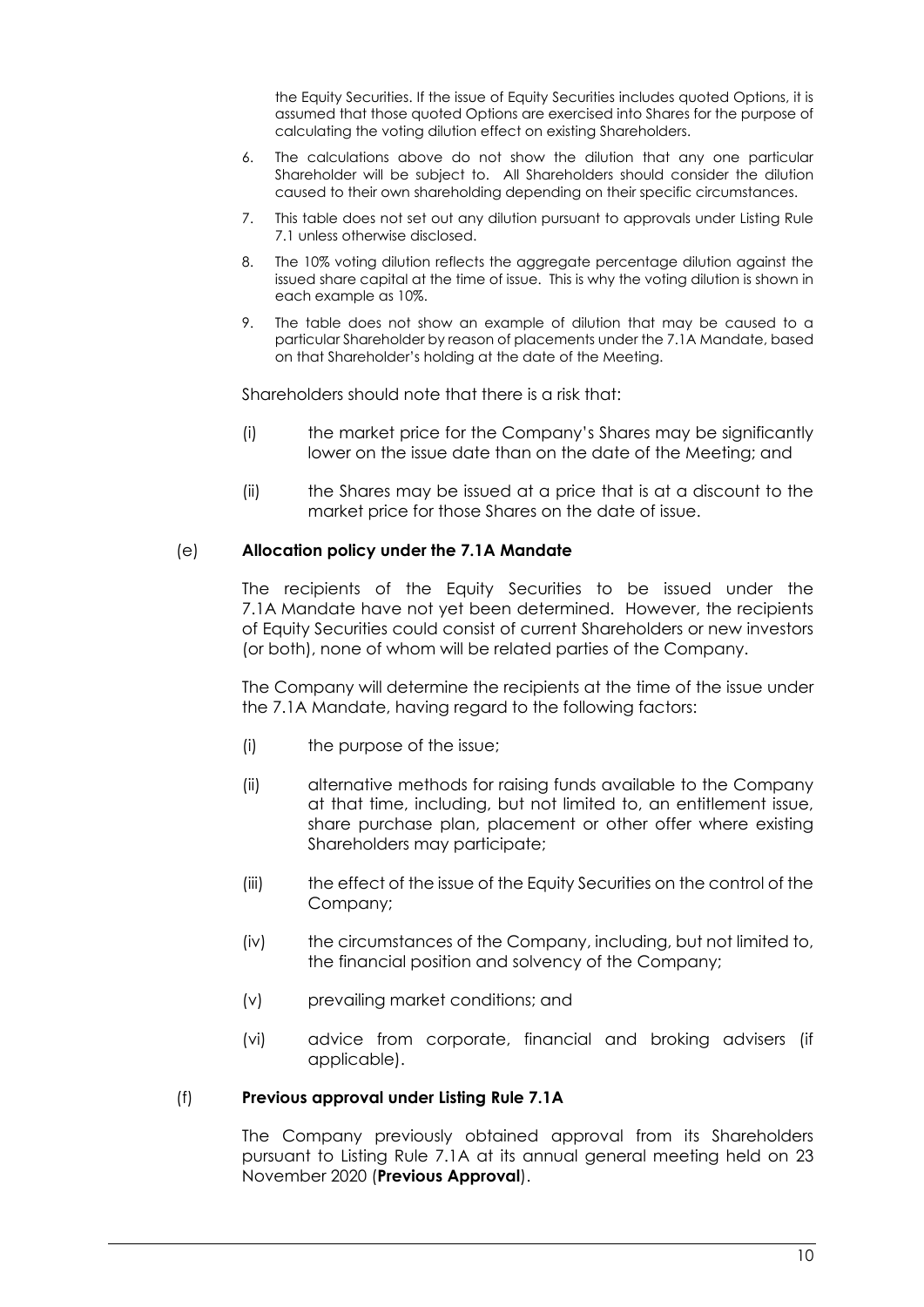During the 12 month period preceding the date of the Meeting, being on and from 23 November 2020, the Company has not issued any Equity Securities pursuant to the Previous Approval.

# **4.3 Voting Exclusion Statement**

As at the date of this Notice, the Company is not proposing to make an issue of Equity Securities under Listing Rule 7.1A. Accordingly, a voting exclusion statement is not included in this Notice.

# **5. RESOLUTION 4 – ISSUE OF PERFORMANCE RIGHTS TO RELATED PARTY- DENNISON HAMBLING**

# **5.1 General**

The Company has agreed, subject to obtaining Shareholder approval, to issue up to 185,000,000 Performance Rights (on a pre-Consolidation basis) (**Related Party Performance Rights**) to Mr Dennison Hambling (or his nominee) on the terms and conditions set out below.

Resolution 4 seeks Shareholder approval for the issue of the Related Party Performance Rights to Mr Dennison hambling (or his nominee).

# **5.2 Chapter 2E of the Corporations Act**

For a public company, or an entity that the public company controls, to give a financial benefit to a related party of the public company, the public company or entity must:

- (i) obtain the approval of the public company's members in the manner set out in sections 217 to 227 of the Corporations Act; and
- (ii) give the benefit within 15 months following such approval,

unless the giving of the financial benefit falls within an exception set out in sections 210 to 216 of the Corporations Act.

The issue of Related Party Performance Rights to Mr Dennison Hambling (or his nominee) constitutes giving a financial benefit and Mr Dennison Hambling is a related party of the Company by virtue of being a Director.

The Directors (other than Mr Dennison Hambling who has a material personal interest in the Resolution) consider that Shareholder approval pursuant to Chapter 2E of the Corporations Act is not required in respect of the grant of Related Party Performance Rights because the agreement to issue the Related Party Performance Rights, reached as part of the remuneration package for Mr Dennison Hambling, is considered reasonable remuneration in the circumstances and was negotiated on an arm's length basis.

# **5.3 Listing Rule 10.11**

Listing Rule 10.11 provides that unless one of the exceptions in Listing Rule 10.12 applies, a listed company must not issue or agree to issue equity securities to:

10.11.1 a related party;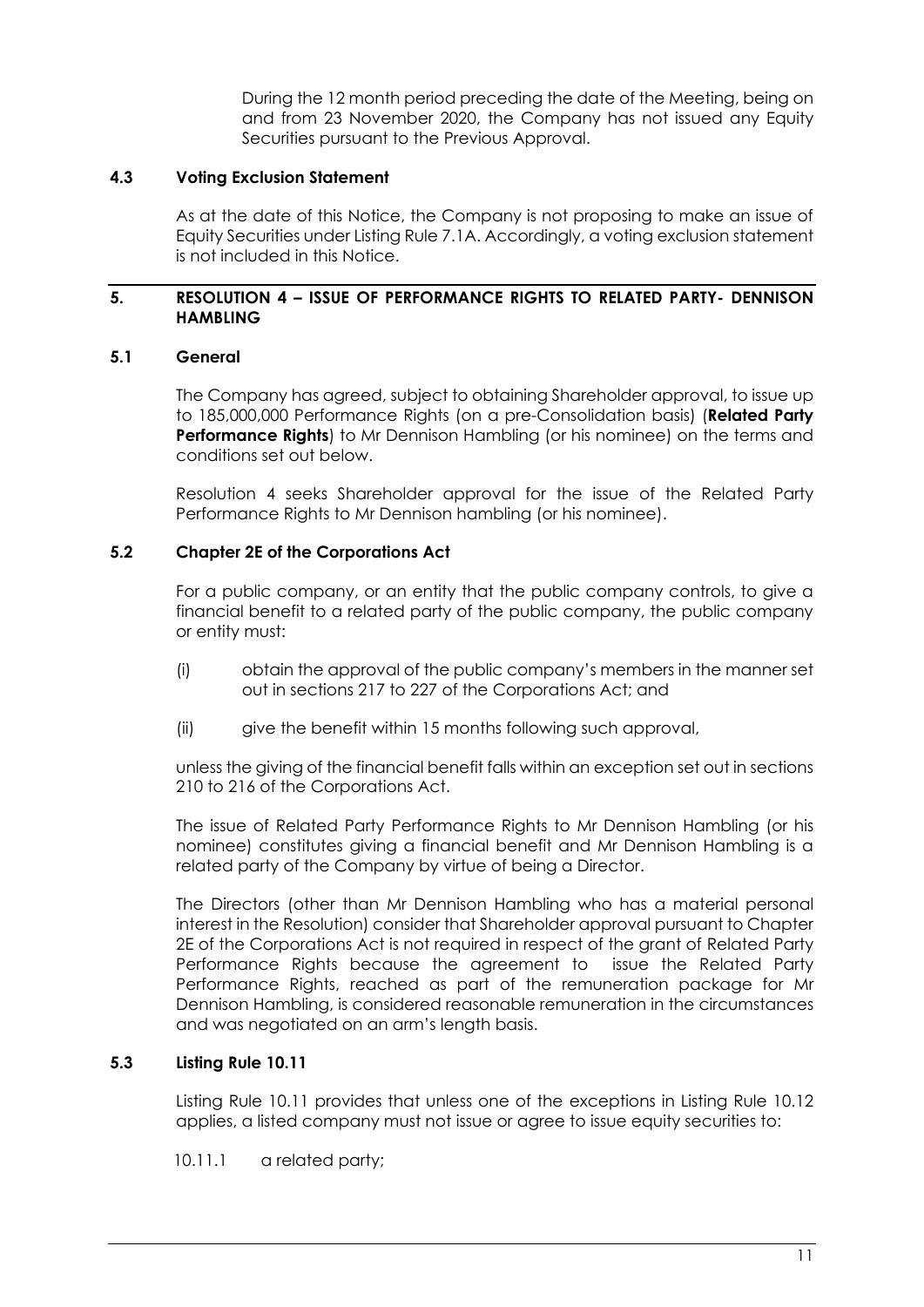- 10.11.2 a person who is, or was at any time in the 6 months before the issue or agreement, a substantial (30%+) holder in the company;
- 10.11.3 a person who is, or was at any time in the 6 months before the issue or agreement, a substantial (10%+) holder in the company and who has nominated a director to the board of the company pursuant to a relevant agreement which gives them a right or expectation to do so;
- 10.11.4 an associate of a person referred to in Listing Rules 10.11.1 to 10.11.3; or
- 10.11.5 a person whose relationship with the company or a person referred to in Listing Rules 10.11.1 to 10.11.4 is such that, in ASX's opinion, the issue or agreement should be approved by its shareholders,

unless it obtains the approval of its shareholders.

The issue of Related Party Performance Rights falls within Listing Rule 10.11.1 and does not fall within any of the exceptions in Listing Rule 10.12. It therefore requires the approval of Shareholders under Listing Rule 10.11.

Resolution 4 seeks the required Shareholder approval for the issue of the Related Party Performance Rights under and for the purposes of Listing Rule 10.11.

# **5.4 Technical information required by Listing Rule 14.1A**

If Resolution 4 is passed, the Company will be able to proceed with the issue of the Related Party Performance Rights to Mr Hambling within one month after the date of the Meeting (or such later date as permitted by any ASX waiver or modification of the Listing Rules). As approval pursuant to Listing Rule 7.1 is not required for the issue of the Related Party Performance Rights (because approval is being obtained under Listing Rule 10.11), the issue of the Related Party Performance Rights will not use up any of the Company's 15% annual placement capacity.

If Resolution 4 is not passed, the Company will not be able to proceed with the issue of the Related Party Performance Rights and the Company will run a higher risk that it cannot guarantee the ongoing service and commitment of this key executive and/or it is likely that an alternative financial arrangement would need to be reached, and there could be no guarantee that this would be as favourable to the business.

# **5.5 Technical Information required by Listing Rule 10.13**

Pursuant to and in accordance with Listing Rule 10.13, the following information is provided in relation to Resolution 4:

- (i) the Related Party Performance Rights will be issued to Mr Hambling (or his nominee), who falls within the category set out in Listing Rule 10.11.1 as Mr Hambling is a related party of the Company by virtue of being a Director:
- (ii) the maximum number of Related Party Performance Rights to be issued is 185,000,000 (on a pre-Consolidation basis);
- (iii) the terms and conditions of the Related Party Performance Rights are set out in Schedule 1;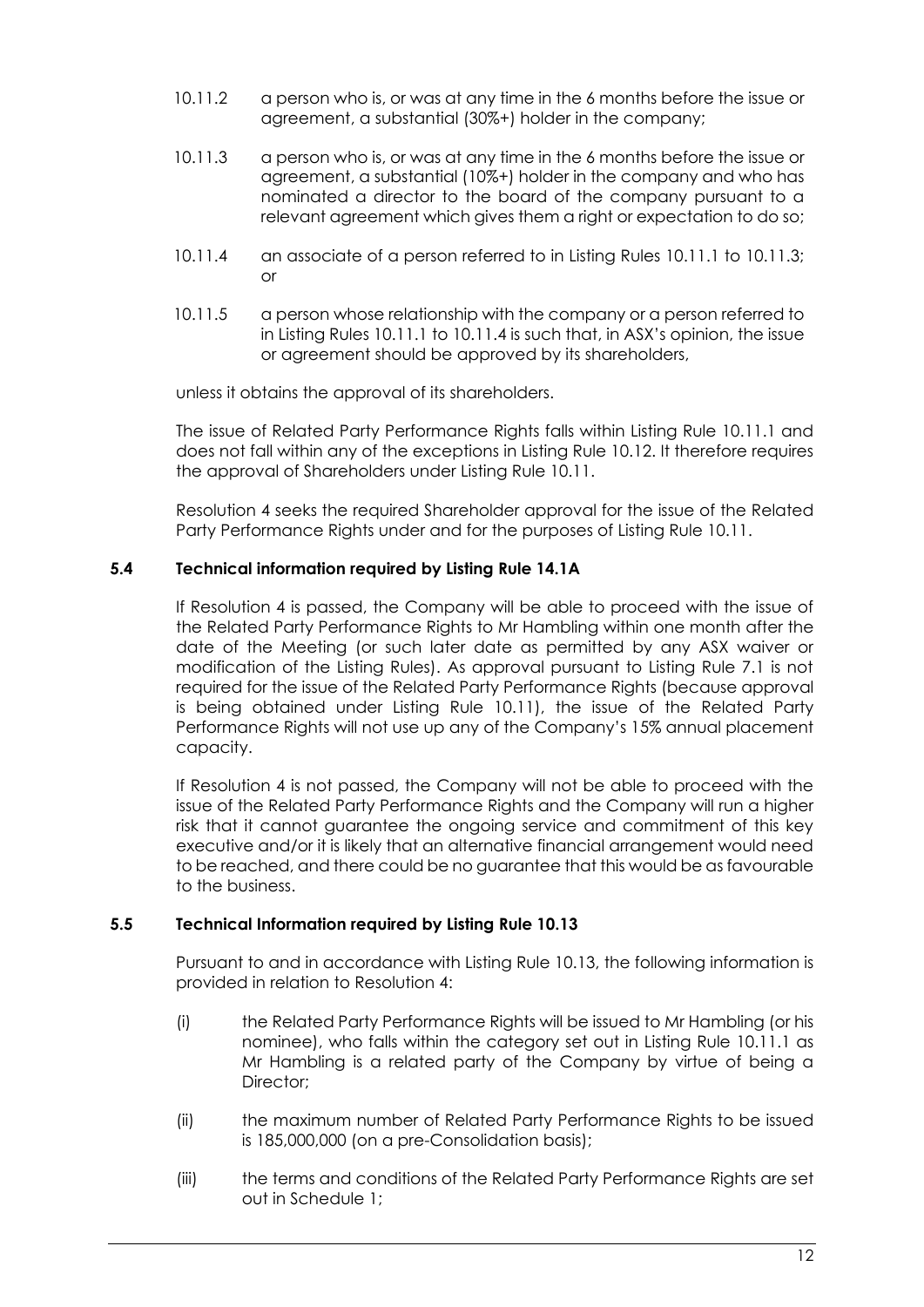- (iv) the Related Party Performance Rights will be issued no later than 1 month after the date of the Meeting (or such later date to the extent permitted by any ASX waiver or modification of the Listing Rules) and it is intended that issue of the Related Party Performance Rights will occur progressively;
- (v) the issue price of the Related Party Performance Rights will be nil. The Company will not receive any other consideration in respect of the issue of the Related Party Performance Rights;
- (vi) the purpose of the issue of the Related Party Performance Rights is to provide a performance linked incentive component in the remuneration package for Mr Hambling to motivate and reward his performance as a Director and to provide cost effective remuneration to Mr Hambling, enabling the Company to spend a greater proportion of its cash reserves on its operations than it would if alternative cash forms of remuneration were given to Mr Hambling;
- (vii) the current total remuneration package for Mr Hambling is \$246,844. If the Related Party Performance Rights are issued, the total remuneration package of Mr Hambling will increase by \$659,947, being the value of the Related Party Performance Rights (based on the Monte Carlo simulation methodology) (refer to Schedule 2 for further valuation details); and
- (viii) the Related Party Performance Rights are not being issued under an agreement.

# **6. RESOLUTION 5 – ISSUE OF PERFORMANCE RIGHTS TO NON-RELATED PARTY - JOHN HALLAM**

# **6.1 General**

The Company has agreed, subject to obtaining Shareholder approval, to issue up to 185,000,000 Performance Rights (on a pre-Consolidation basis) (**CEO Performance Rights**) to Mr John Hallam (or his nominee) on the terms and conditions set out below.

Resolution 5 seeks Shareholder approval for the issue of the Performance Rights to Mr John Hallam (or their nominee).

As summarised in Section [4.1](#page-9-0) above, Listing Rule 7.1 limits the amount of equity securities that a listed company can issue without the approval of its shareholders over any 12 month period to 15% of the fully paid ordinary shares it had on issue at the start of that period.

The proposed issue of the CEO Performance Rights falls within exception 17 of Listing Rule 7.2. It therefore requires the approval of Shareholders under Listing Rule 7.1.

# **6.2 Technical information required by Listing Rule 14.1A**

If Resolution 5 is passed, the Company will be able to proceed with the issue of the CEO Performance Rights. In addition, the issue of the CEO Performance Rights will be excluded from the calculation of the number of equity securities that the Company can issue without Shareholder approval under Listing Rule 7.1.

If Resolution 5 is not passed, the Company will not be able to proceed with the issue of the CEO Performance Rights and the Company will run a higher risk that it cannot guarantee the ongoing service and commitment of this key executive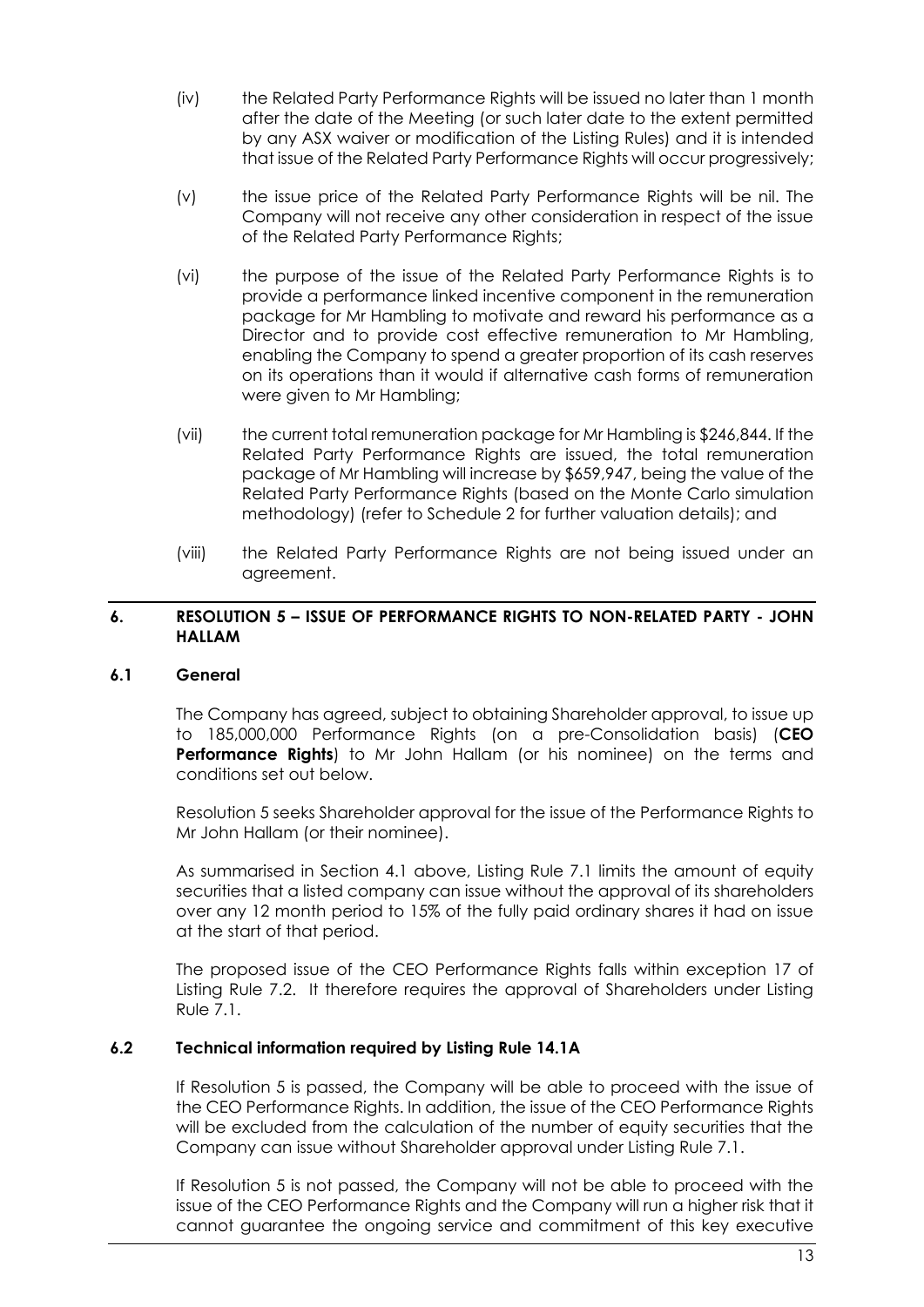and/or it is likely that an alternative financial arrangement would need to be reached, and there could be no guarantee that this would be as favourable to the business.

Resolution 5 seeks Shareholder approval for the purposes of Listing Rule 7.1 for the issue of the CEO Performance Rights.

# **6.3 Technical information required by Listing Rule 7.3**

Pursuant to and in accordance with Listing Rule 7.3, the following information is provided in relation to Resolution 5:

- (a) the CEO Performance Rights will be issued to Mr John Hallam;
- (b) the maximum number of CEO Performance Rights to be issued is 185,000,000 (on a pre-Consolidation basis);
- (c) the terms and conditions of the CEO Performance Rights are set out in Schedule 1;
- (d) the CEO Performance Rights will be issued no later than 3 months after the date of the Meeting (or such later date to the extent permitted by any ASX waiver or modification of the Listing Rules) and it is intended that issue of the CEO Performance Rights will occur on the same date;
- (e) the issue price of the CEO Performance Rights will be nil. The Company will not receive any other consideration in respect of the issue of the CEO Performance Rights;
- (f) the purpose of the issue of the CEO Performance Rights is to provide a performance linked incentive for Mr John Hallam acting in his role as CEO, for his continued assistance and participation in the Company moving forward;
- (g) the CEO Performance Rights are not being issued under an agreement; and
- (h) the CEO Performance Rights are not being issued under, or to fund, a reverse takeover.

# **7. RESOLUTION 6 – RATIFICATION OF PRIOR ISSUE OF PLACEMENT SHARES – LISTING RULE 7.1**

# **7.1 Placement & Entitlement Offer**

As announced on 24 September 2021, the Company is currently undertaking a fully underwritten accelerated renounceable entitlement issue (with retail rights trading) pursuant to which it is raising \$31,866,468 (before costs) (the **Entitlement Offer**). Under the Entitlement Offer, eligible shareholders registered at 5.00pm (WST) on 28 September 2021 were offered twenty-three (23) fully paid ordinary Shares for every one (1) Share held at an issue price of \$0.005 per Share.

Completion of the Entitlement Offer is due to occur on 9 November 2021. For further information regarding the Entitlement Offer, please refer to the Company's ASX announcement dated 24 September 2021 (**ASX Announcement**).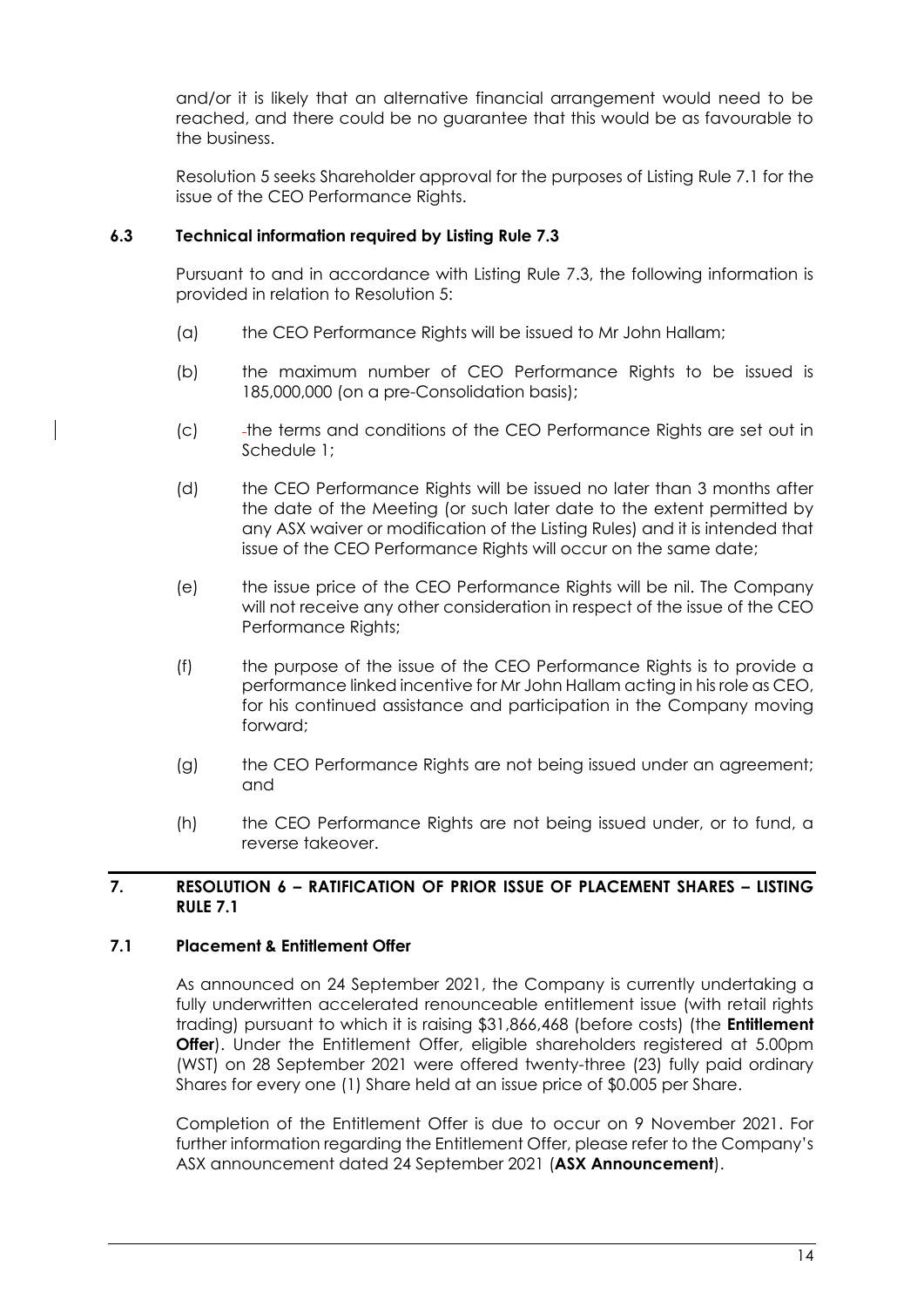# **7.2 Placement**

As set out in the ASX Announcement, in addition to the Entitlement Offer, the Company recently completed a placement under which it raised \$180,717.205 (before costs) (**Placement**). Under the Placement, the Company issued 36,143,441 Shares at an issue price of \$0.005 per Share (**Placement Shares**) to professional, sophisticated and institutional investors (**Placement Participants**).

The Placement Shares were issued on 27 September 2021 pursuant to the Company's available placement capacity under ASX Listing Rule 7.1

The Entitlement Offer and the Placement were fully underwritten by Morgans Financial Limited (ACN 010 669 726) (AFSL 235410) (**Underwriter**).

# **7.3 Listing Rule 7.1**

As summarised in Section [4.1](#page-9-0) above, Listing Rule 7.1 limits the amount of equity securities that a listed company can issue without the approval of its shareholders over any 12 month period to 15% of the fully paid ordinary securities it had on issue at the start of that 12 month period.

Under Listing Rule 7.1A, an eligible entity can seek approval from its members, by way of a special resolution passed at its annual general meeting, to increase this 15% limit by an extra 10% to 25%.

The Company obtained approval to increase its limit to 25% at the annual general meeting held on 23 November 2020.

The issue of the Placement Shares does not fit within any of the exceptions set out in Listing Rule 7.2 and, as it has not yet been approved by Shareholders, it effectively uses up part of the 15% limit in Listing Rule 7.1, reducing the Company's capacity to issue further equity securities without Shareholder approval under Listing Rule 7.1 for the 12 month period following the date of issue of the Placement Shares.

Listing Rule 7.4 allows the shareholders of a listed company to approve an issue of equity securities after it has been made or agreed to be made. If they do, the issue is taken to have been approved under Listing Rule 7.1 and so does not reduce the company's capacity to issue further equity securities without shareholder approval under that rule.

The Company wishes to retain as much flexibility as possible to issue additional equity securities in the future without having to obtain Shareholder approval for such issues under Listing Rule 7.1. Accordingly, the Company is seeking Shareholder ratification pursuant to Listing Rule 7.4 for the issue of the Placement Shares.

Resolution 6 seeks Shareholder ratification pursuant to Listing Rule 7.4 for the issue of the Placement Shares.

# **7.4 Technical information required by Listing Rule 14.1A**

If Resolution 6 is passed, the Placement Shares will be excluded in calculating the Company's 15% limit in Listing Rule 7.1/ combined 25% limit in Listing Rules 7.1 and 7.1A, effectively increasing the number of equity securities the Company can issue without Shareholder approval over the 12 month period following the date of issue of the Placement Shares.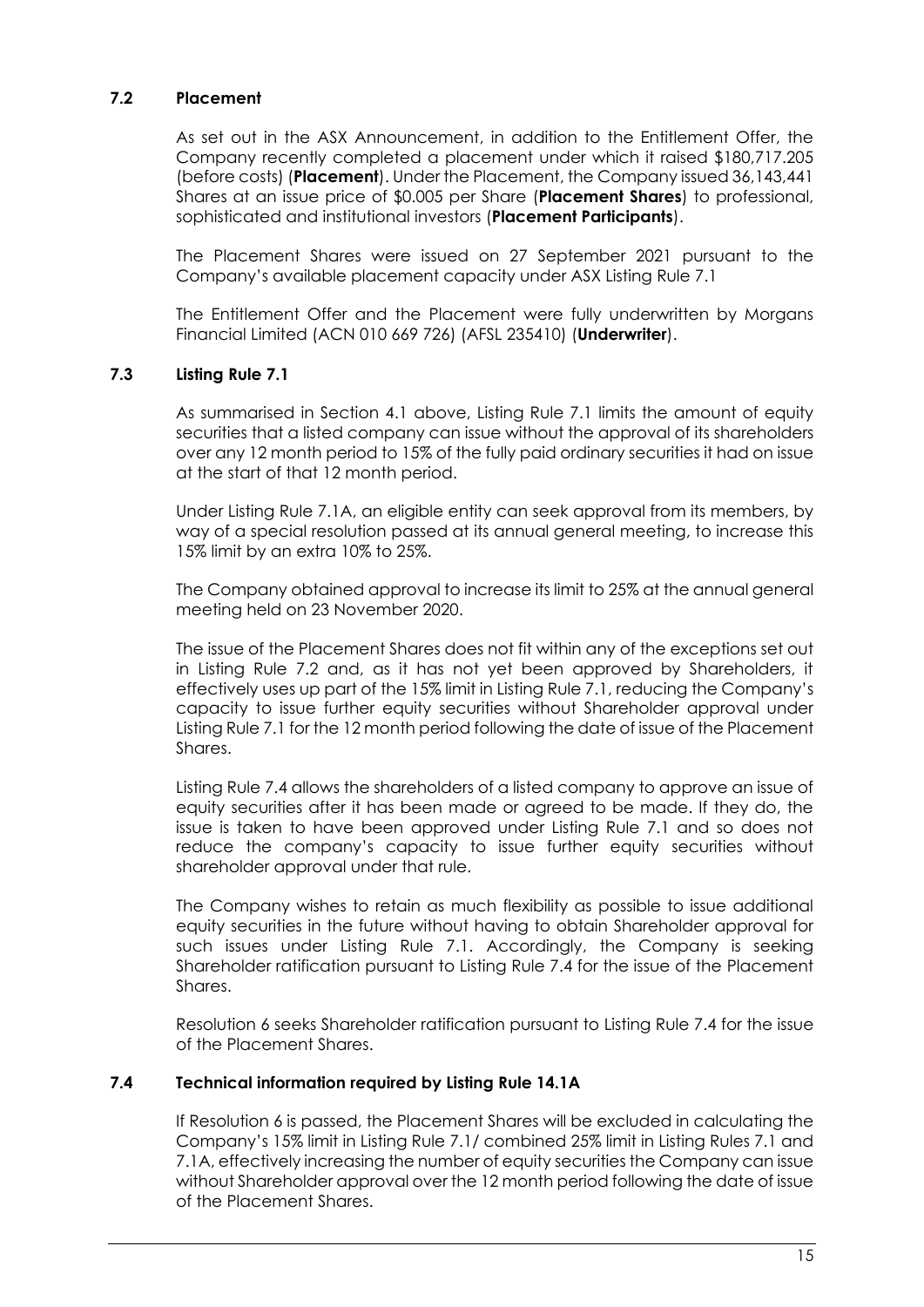If Resolution 6 is not passed, the Placement Shares will be included in calculating the Company's 15% limit in Listing Rule 7.1/ combined 25% limit in Listing Rules 7.1 and 7.1A, effectively decreasing the number of equity securities that the Company can issue without Shareholder approval over the 12 month period following the date of issue of the Placement Shares.

It is noted that the Company's ability to utilise the additional 10% capacity provided for in Listing Rule 7.1A for issues of equity securities following this Meeting remains conditional on Resolution 3 being passed at this Meeting.

# **7.5 Technical information required by Listing Rule 7.5**

Pursuant to and in accordance with Listing Rule 7.5, the following information is provided in relation to Resolution 6:

- (a) the Placement Shares were issued to professional and sophisticated investors who are clients of the Underwriter. The recipients were identified through a bookbuild process, which involved the Underwriter seeking expressions of interest to participate in the capital raising from nonrelated parties of the Company;
- (b) in accordance with paragraph 7.4 of ASX Guidance Note 21 and other than as set out in (c) below, the Company confirms that none of the recipients were:
	- (i) related parties of the Company, members of the Company's Key Management Personnel, substantial holders of the Company, advisers of the Company or an associate of any of these parties; and
	- (ii) issued more than 1% of the issued capital of the Company;
- (c) the following Placement Participants fall within Sections 7.5(b)(i) and 7.5(b)(ii) above:
	- (i) a total of 15,000,000 Shares (being 5.41% of the Shares on issue on completion of the Placement) were issued to Swemb Pty Limited (ACN 106 830 513) ATF Wright Family Account;
- (d) 36,143,441 Placement Shares were issued and the Placement Shares issued were all fully paid ordinary shares in the capital of the Company issued on the same terms and conditions as the Company's existing Shares;
- (e) the Placement Shares were issued on 27 September 2021;
- (f) the issue price was \$0.005 per Placement Share. The Company has not and will not receive any other consideration for the issue of the Placement Shares;
- (g) the purpose of the issue of the Placement Shares was to raise \$180,717 (before costs), which (together with the Entitlement Offer) will be applied towards debt repayments to be made by the Company to Ares Management Corporation, Black Crane Asia Pacific Opportunities Fund and unsecured noteholders, together with transaction costs and working capital; and
- (h) the Placement Shares were not issued under an agreement.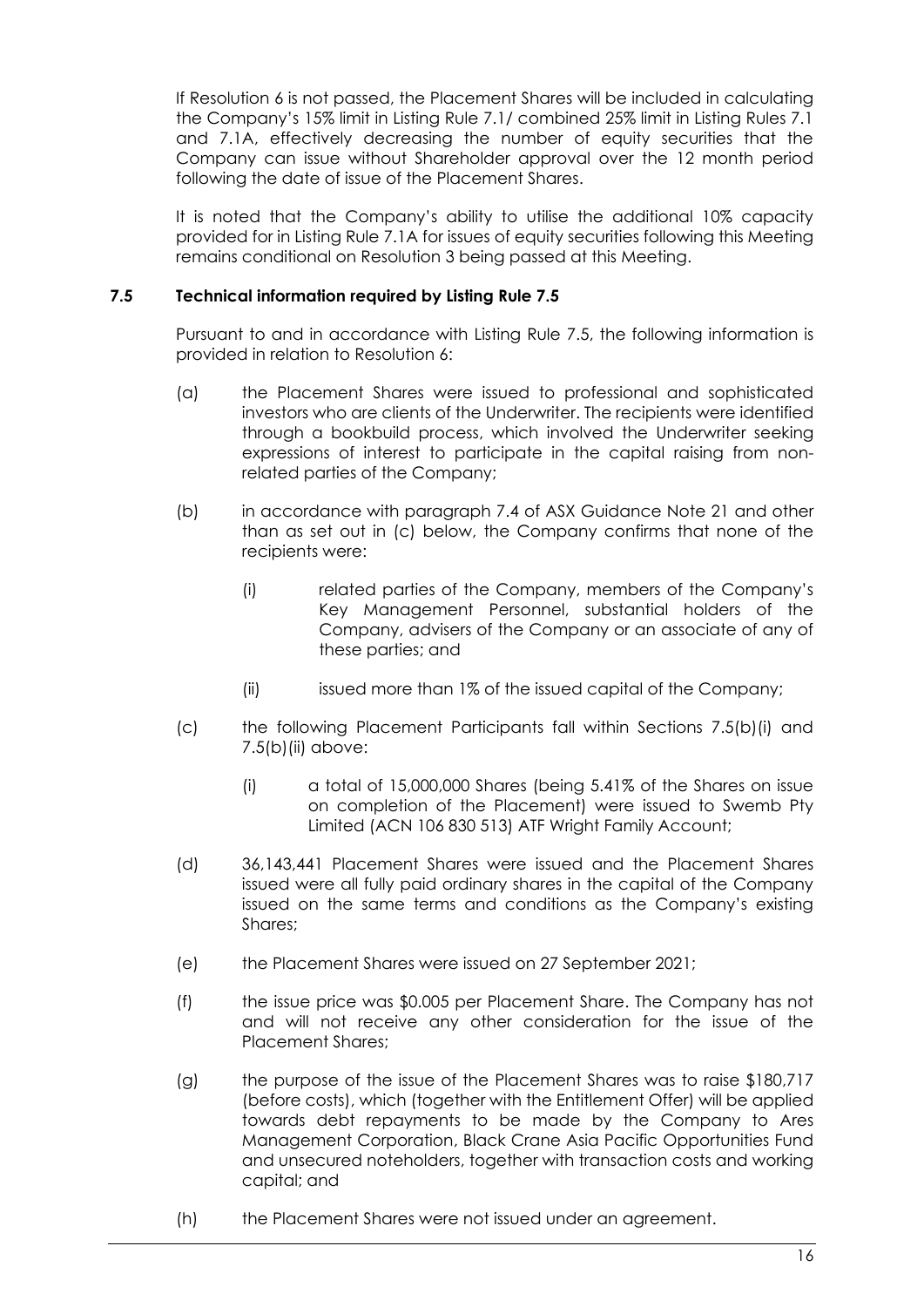# **8. RESOLUTION 7 – CHANGE OF COMPANY NAME**

Section 157(1)(a) of the Corporations Act provides that a company may change its name if the company passes a special resolution adopting a new name.

Resolution 7 seeks the approval of Shareholders for the Company to change its name to "Intelligent Monitoring Group Limtied".

The Board proposes this change of name on the basis that it believes the proposed name more accurately reflects the range of operations and activities of the Company moving forward.

The proposed name has been reserved by the Company with ASIC and if Resolution 7 is passed, the Company will lodge a copy of the special resolution with ASIC following the Meeting in order to effect the change.

If Resolution 7 is passed the change of name will take effect when ASIC alters the details of the Company's registration.

# **9. RESOLUTION 8 – CONSOLIDATION OF CAPITAL**

## **9.1 Background**

If Resolution 8 is passed and excluding any Securities issued pursuant to the other Resolutions, the number of Shares on issue will be reduced from 6,650,393,256 Shares to 66,503,933 Shares subject to rounding, and the number of Performance Rights on issue (subject to the approval of Resolutions 4 and 5 of this Notice) will be reduced from 370,000,000 to 3,700,000.

# **9.2 Legal requirements**

Section 254H of the Corporations Act provides that a company may, by resolution passed in a general meeting, convert all or any of its shares into a larger or smaller number.

# **9.3 Fractional entitlements**

Not all security holders will hold that number of Securities which can be evenly divided by 100. Where a fractional entitlement occurs, the Company will round that fraction up to the nearest whole Share.

# **9.4 Taxation**

It is not considered that any taxation implications will exist for security holders arising from the Consolidation. However, security holders are advised to seek their own tax advice on the effect of the Consolidation and neither the Company, nor its advisers, accept any responsibility for the individual taxation implications arising from the Consolidation.

# **9.5 Holding statements**

From the date two Business Days after the Effective Date (as set out in the timetable below), all holding statements for Shares will cease to have any effect, except as evidence of entitlement to a certain number of Securities on a post-Consolidation basis.

After the Consolidation becomes effective, the Company will arrange for new holding statements for Shares to be issued to holders of those Securities.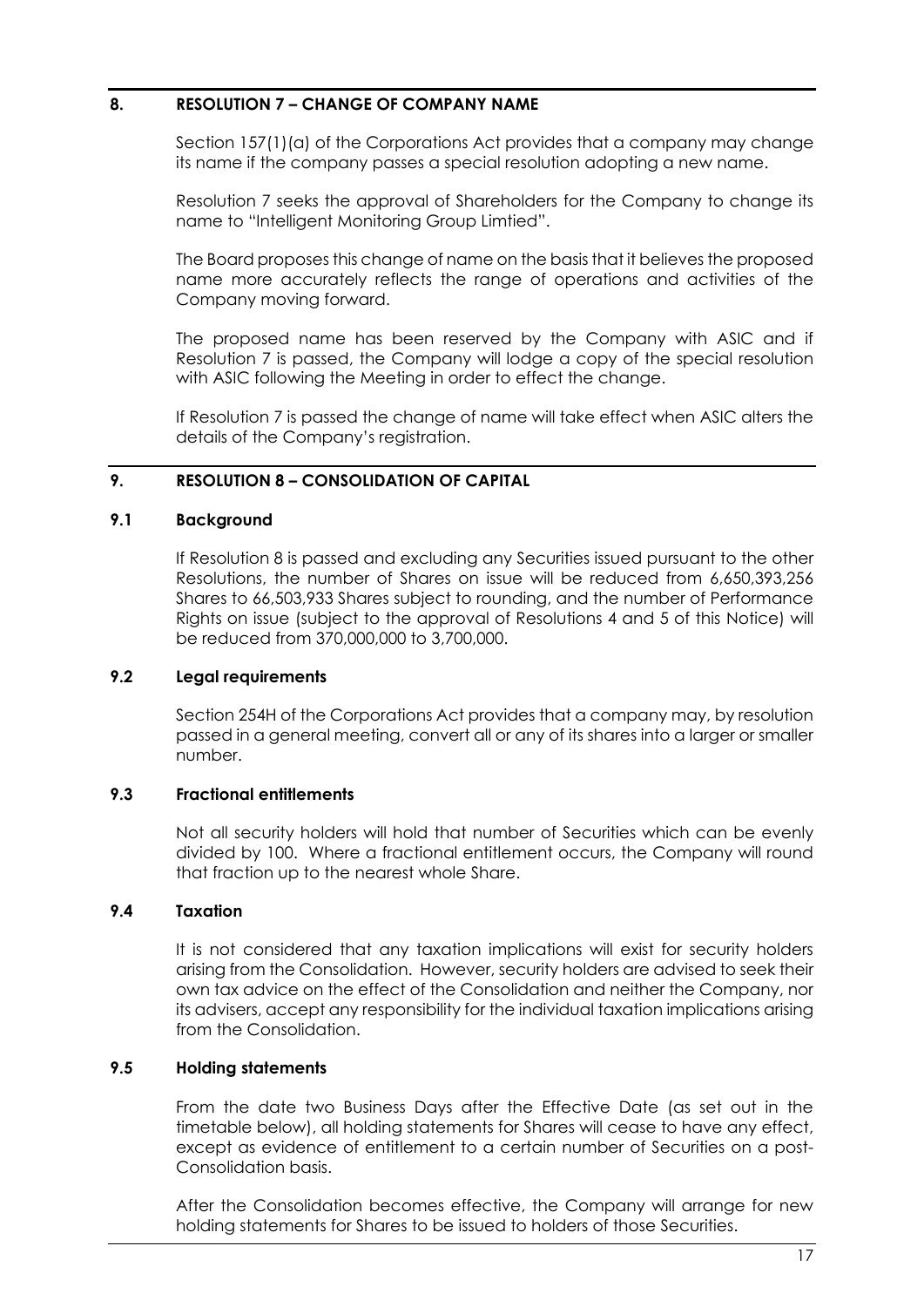It is the responsibility of each security holder to check the number of Securities held prior to disposal or exercise (as the case may be).

# **9.6 Effect on capital structure**

The effect which the Consolidation will have on the Company's capital structure is set out in the table below.

| <b>Capital Structure</b>                                            | <b>Shares</b> | Performance<br><b>Rights</b> |
|---------------------------------------------------------------------|---------------|------------------------------|
| Pre-Consolidation Securities <sup>1,2</sup>                         | 6,650,393,256 | 370,000,000                  |
| Post Consolidation of Securities on a 100:1 basis<br>(Resolution 8) | 66,503,933    | 3,700,000                    |
| <b>Completion of all Resolutions</b>                                | 66,503,933    | 3,700,000                    |

## **Notes:**

- 1. This assumes that approval is obtained under Resolutions 4 and 5 for the issue of the Related Party Performance Rights and the CEO Performance Rights and that the Performance Rights are issued, however that such Performance Rights are not converted into Shares prior to the Consolidation.
- 2. This assumes completion of the Entitlement Offer, which is due to occur on 9 November 2021.

# **9.7 Indicative timetable\***

If Resolution 8 is passed, the reduction of capital will take effect in accordance with the following timetable (as set out in Appendix 7A (paragraph 7) of the Listing Rules):

| <b>Action</b>                                                                                                                                                  | <b>Date</b>                   |
|----------------------------------------------------------------------------------------------------------------------------------------------------------------|-------------------------------|
| Dispatch of the Notice of Meeting                                                                                                                              | Friday, 29<br>October 2021    |
| Date of Meeting to approve the Consolidation and<br>effective date of the Consolidation                                                                        | Friday, 3<br>December 2021    |
| Effective Date                                                                                                                                                 | Friday, 3<br>December 2021    |
| Last day for pre-Consolidation trading                                                                                                                         | Monday, 6<br>December 2021    |
| Post-Consolidation trading starts on a deferred settlement<br>basis                                                                                            | Tuesday, 7<br>December 2021   |
| Last day for Company to register transfers on a pre-<br>Consolidation basis (record date)<br>Record Date                                                       | Wednesday, 8<br>December 2021 |
| First day for Company to update its register and send<br>holding statements to security holders reflecting the<br>change in the number of securities they hold | Thursday, 9<br>December 2021  |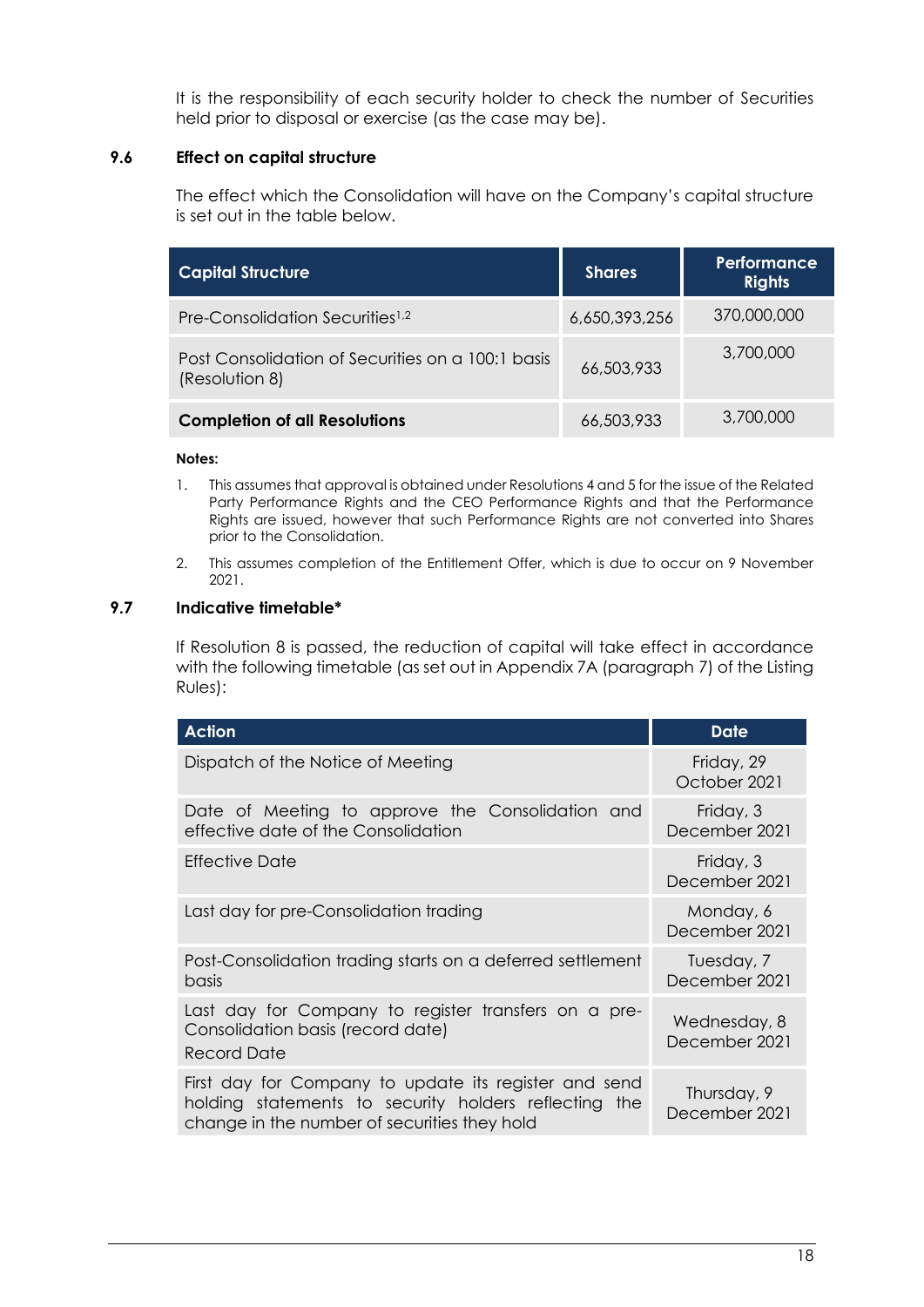| <b>Action</b>                                                                                                                                                                                          | Date                           |
|--------------------------------------------------------------------------------------------------------------------------------------------------------------------------------------------------------|--------------------------------|
| Last day for entity to update its register and to send holding<br>statements to security holders reflecting the change in the<br>number of securities they hold and to notify ASX this has<br>occurred | Wednesday, 15<br>December 2021 |

\*The Directors may extend the Closing Date by giving at least 3 Business Days' notice to ASX prior to the Closing Date.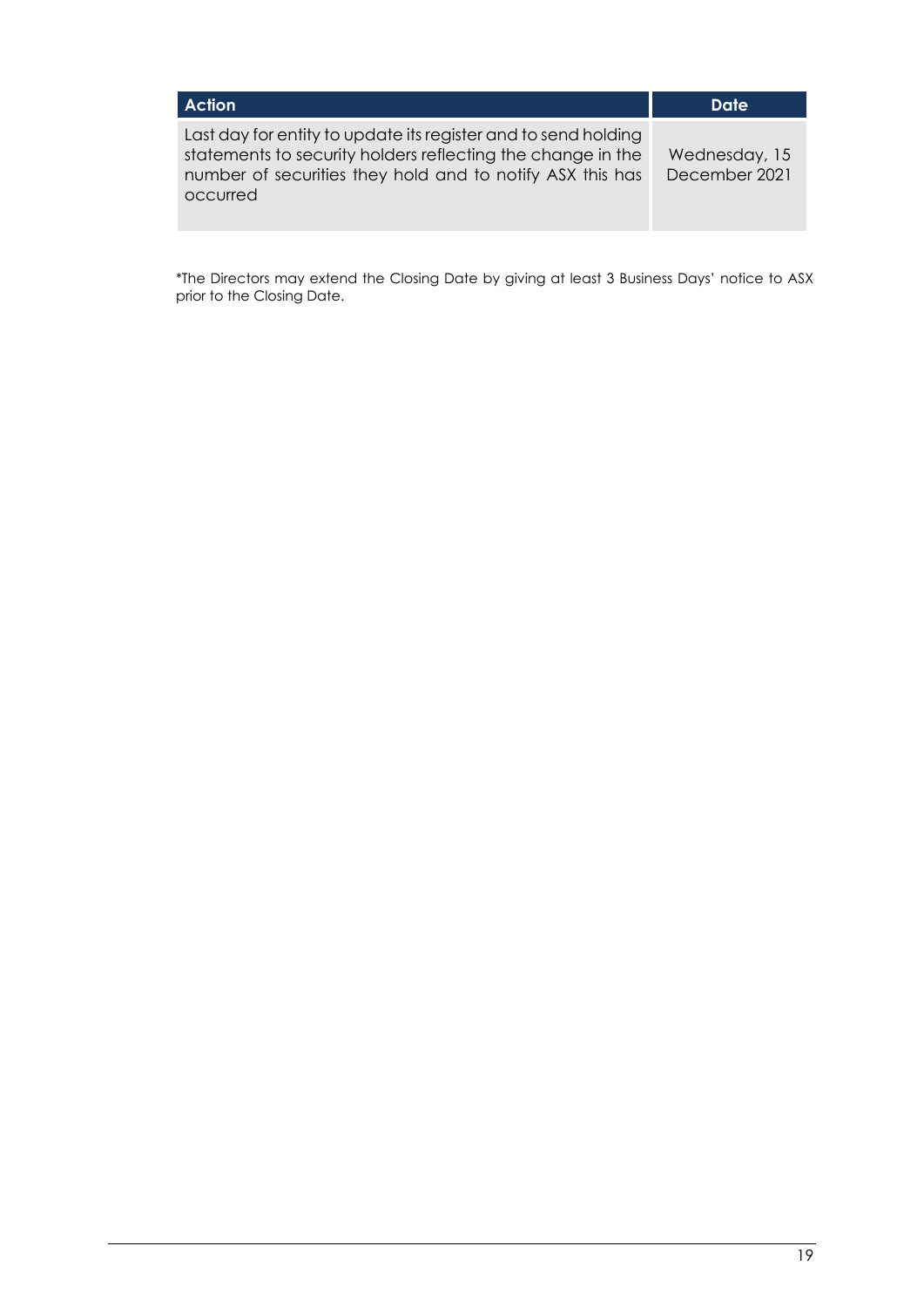# **GLOSSARY**

**\$** means Australian dollars.

**7.1A Mandate** has the meaning given in Section [4.1.](#page-9-0)

**Annual General Meeting** or **Meeting** means the meeting convened by the Notice.

**ASIC** means the Australian Securities & Investments Commission.

**ASX** means ASX Limited (ACN 008 624 691) or the financial market operated by ASX Limited, as the context requires.

**Board** means the current board of directors of the Company.

**Business Day** means Monday to Friday inclusive, except New Year's Day, Good Friday, Easter Monday, Christmas Day, Boxing Day, and any other day that ASX declares is not a business day.

**Chair** means the chair of the Meeting.

**Closely Related Party** of a member of the Key Management Personnel means:

- (a) a spouse or child of the member;
- (b) a child of the member's spouse;
- (c) a dependent of the member or the member's spouse;
- (d) anyone else who is one of the member's family and may be expected to influence the member, or be influenced by the member, in the member's dealing with the entity;
- (e) a company the member controls; or
- (f) a person prescribed by the Corporations Regulations 2001 (Cth) for the purposes of the definition of 'closely related party' in the Corporations Act.

**Company** means Threat Protect Australia Limited (ACN 060 774 227).

**Constitution** means the Company's constitution.

**Corporations Act** means the *Corporations Act 2001* (Cth).

**Directors** means the current directors of the Company.

**Equity Securities** includes a Share, a right to a Share or Option, an Option, a convertible security and any security that ASX decides to classify as an Equity Security.

**Explanatory Statement** means the explanatory statement accompanying the Notice.

**Key Management Personnel** has the same meaning as in the accounting standards issued by the Australian Accounting Standards Board and means those persons having authority and responsibility for planning, directing and controlling the activities of the Company, or if the Company is part of a consolidated entity, of the consolidated entity, directly or indirectly, including any director (whether executive or otherwise) of the Company, or if the Company is part of a consolidated entity, of an entity within the consolidated group.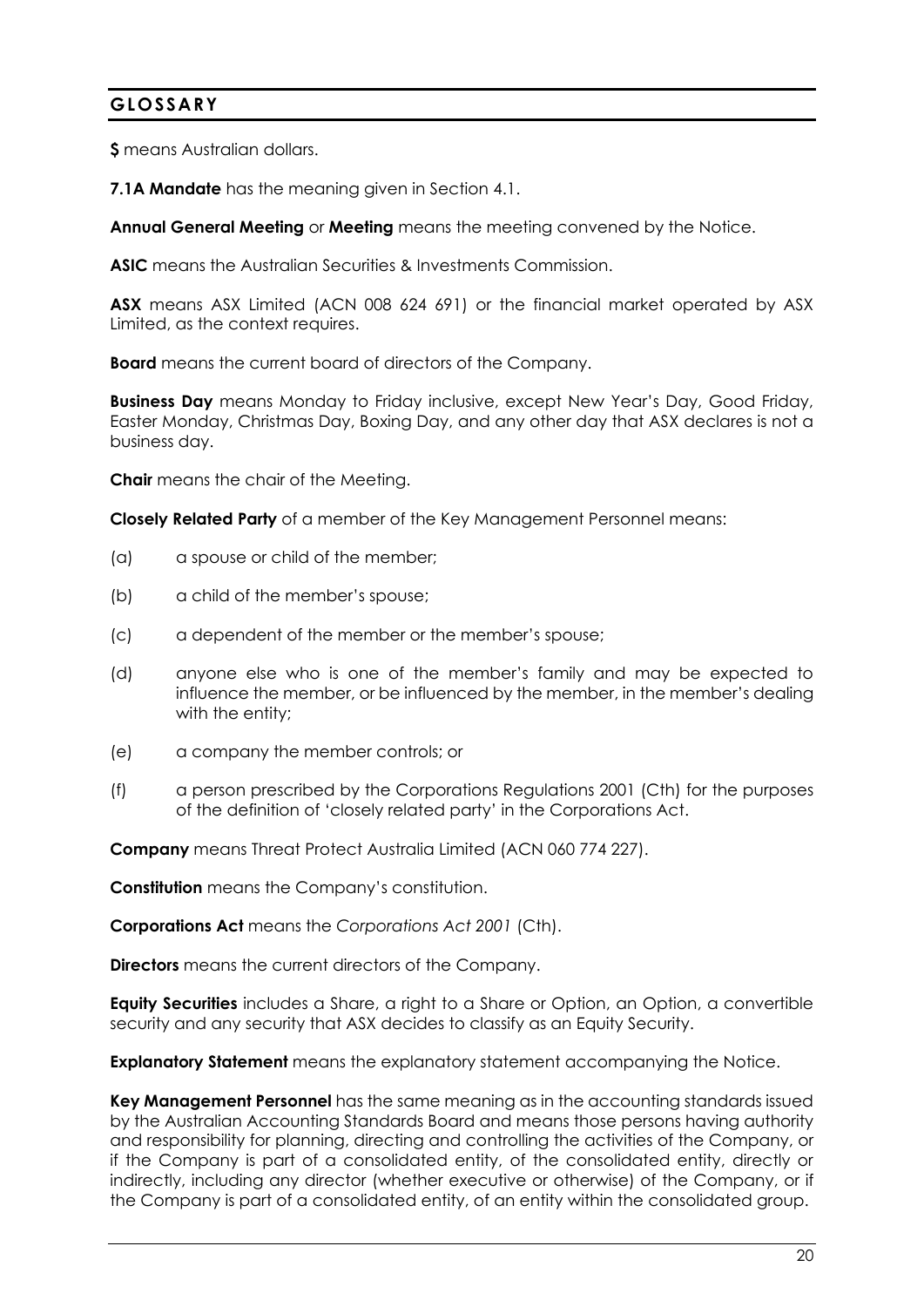**Listing Rules** means the Listing Rules of ASX.

**Notice** or **Notice of Meeting** means this notice of meeting including the Explanatory Statement and the Proxy Form.

**Option** means an option to acquire a Share.

**Performance Right** means a right to acquire a Share, subject to the achievement of certain performance milestones.

**Proxy Form** means the proxy form accompanying the Notice.

**Remuneration Report** means the remuneration report set out in the Director's report section of the Company's annual financial report for the year ended 30 June 2021.

**Resolutions** means the resolutions set out in the Notice, or any one of them, as the context requires.

**Section** means a section of the Explanatory Statement.

**Security** means a security in the capital of the Company.

**Share** means a fully paid ordinary share in the capital of the Company.

**Shareholder** means a registered holder of a Share.

**Variable A** means "A" as set out in the formula in Listing Rule 7.1A.2.

**WST** means Western Standard Time as observed in Perth, Western Australia.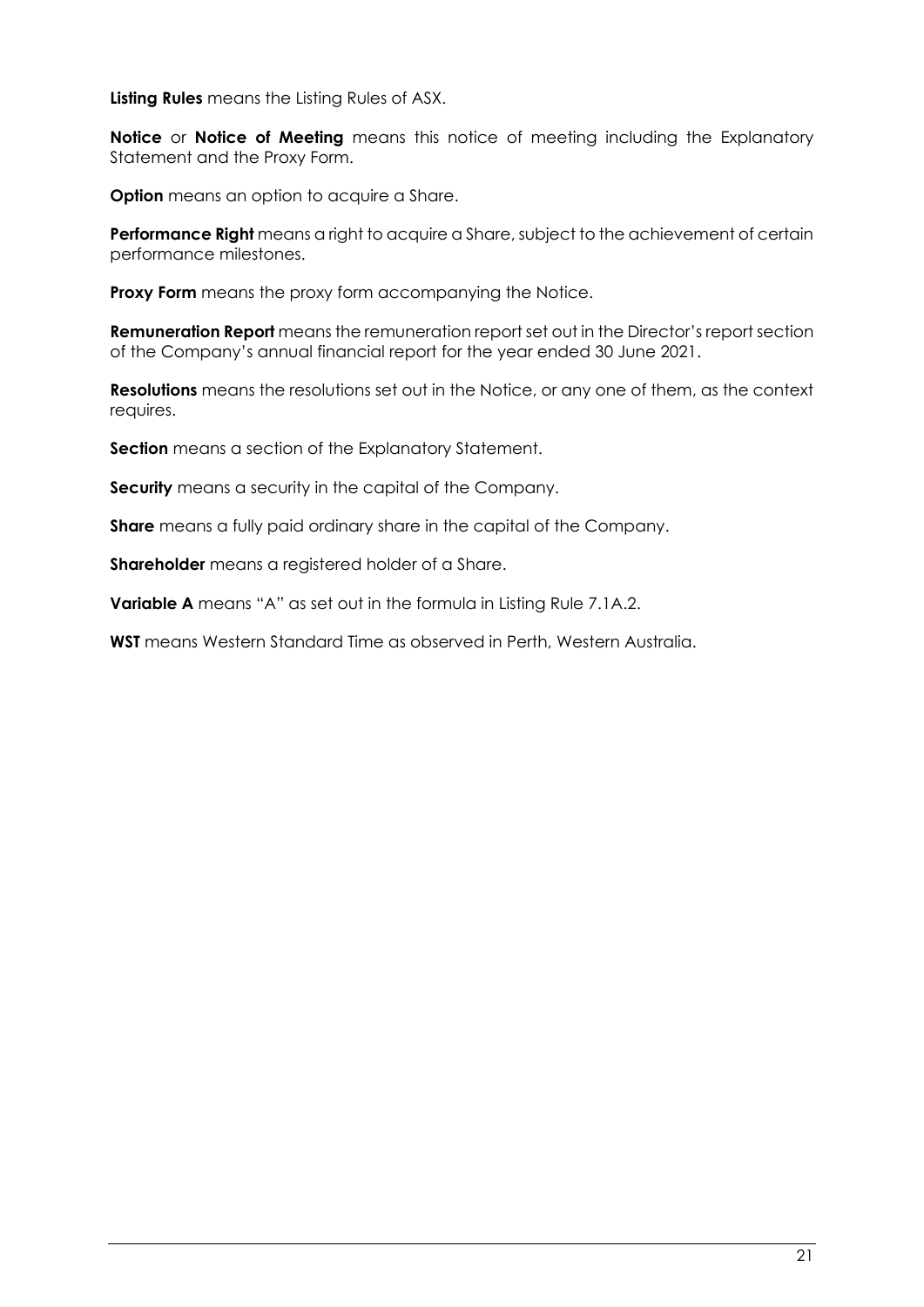# **SCHEDULE 1 – TERMS AND CONDITIONS OF PERFORMANCE RIGHTS**

A summary of the key terms and conditions of the Related Party Performance Rights and the CEO Performance Rights (**Performance Rights**) to be issued by the Company are set out below:

# <span id="page-24-0"></span>(a) **Performance Milestone Conditions** and **Expiry Dates**

The Performance Rights shall be subject to the following **Performance Milestone Conditions** and shall have the following **Expiry Dates**:

| <b>Recipient</b>                            | <b>Number</b> | <b>Performance Milestone</b><br><b>Condition</b>                                                                                                                                                                                          | <b>Expiry Date</b>                |
|---------------------------------------------|---------------|-------------------------------------------------------------------------------------------------------------------------------------------------------------------------------------------------------------------------------------------|-----------------------------------|
| Dennison<br>Hambling (or<br>his nominee)    | 50,000,000    | An increase of 20% to the<br>Company's capital raising<br>offer price (being \$0.005)<br>(Raising Price) based on the<br>volume weighted average<br>of<br>(VWAP)<br>the<br>price<br>Company's Shares over 20<br>consecutive trading days. | 3 years from the<br>date of issue |
|                                             | 60,000,000    | An increase of 50% to the<br>Company's<br>Raising<br>Price<br>based on the VWAP of the<br>Company's Shares over 20<br>consecutive trading days.                                                                                           | 3 years from the<br>date of issue |
|                                             | 75,000,000    | An increase of 100% to the<br>Company's Raising<br>Price<br>based on the VWAP of the<br>Company's Shares over 20<br>consecutive trading days.                                                                                             | 3 years from the<br>date of issue |
| Hallam<br>John<br>$($ or<br>his<br>nominee) | 50,000,000    | An increase of 20% to the<br>Company's Raising<br>Price<br>based on the VWAP of the<br>Company's Shares over 20<br>consecutive trading days.                                                                                              | 3 years from the<br>date of issue |
|                                             | 60,000,000    | An increase of 50% to the<br>Company's<br>Raising<br>Price<br>based on the VWAP of the<br>Company's Shares over 20<br>consecutive trading days.                                                                                           | 3 years from the<br>date of issue |
|                                             | 75,000,000    | An increase of 100% to the<br>Company's Raising<br>Price<br>based on the VWAP of the<br>Company's Shares over 20<br>consecutive trading days.                                                                                             | 3 years from the<br>date of issue |

# (b) **Notification to holder**

The Company shall notify the holder in writing when the relevant Performance Milestone Condition has been satisfied.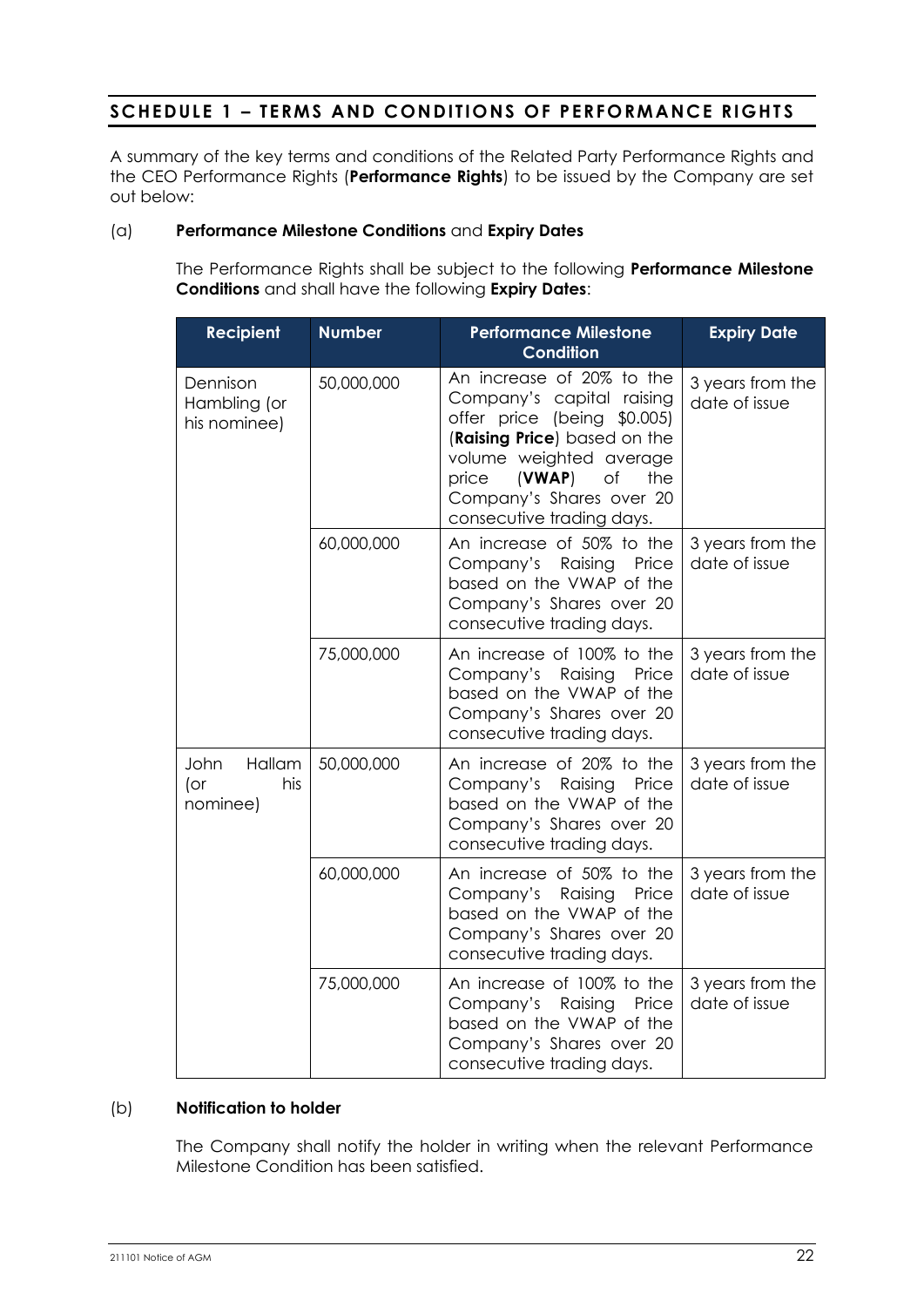# (c) **Conversion**

Subject to paragraph [\(p\),](#page-27-0) upon satisfaction of the applicable Performance Milestone Condition, and the issue of the notice referred to in paragraph (b) above, each Performance Right will convert into one Share at the election of the holder.

# (d) **Change of Control**

In the circumstance of a Change of Control occurring, the relevant Performance Milestone Condition is deemed to be automatically satisfied and each Performance Right will, at the election of the holder, convert into one Share.

# (e) **Lapse of a Performance Rights**

Any Performance Right that has not been converted into a Share prior to the Expiry Date specified in paragraph [\(a\)](#page-24-0) will automatically lapse.

# (f) **Fraudulent or dishonest action**

If a holder ceases to be an employee or Director of the Company in circumstances where the cessation or termination is specifically referenced to the holder having been found to have acted fraudulently or dishonestly in the performance of his or her duties, then:

- (i) the Board must deem any Performance Rights of the holder to have immediately lapsed and be forfeited; and
- (ii) any Performance Rights that have vested will continue in existence in accordance with their terms of issue only if the relevant Performance Milestone Conditions have previously been met, and any Shares issued on satisfaction of the applicable Performance Milestone Conditions will remain the property of the holder.

# (g) **Ceasing to be an employee or Director**

If a holder ceases to be an employee or Director of the Company in circumstances where the cessation or termination arises because the holder:

- (i) voluntarily resigns his or her position (other than to take up employment with a subsidiary of the Company);
- (ii) wilfully breaches the terms of the engagement of the holder or any policy of the Company's published policies regulating the behaviour of holder;
- (iii) is convicted of a criminal offence which, in the reasonable opinion of the Company, might tend to injure the reputation or the business of the Company; or
- (iv) is found guilty of a breach of the Corporations Act and the Board considers that it brings the holder or the Company into disrepute,

then:

(v) unless the Board decides otherwise in its absolute discretion, will deem any Performance Rights of the holder to have immediately lapsed and be forfeited; and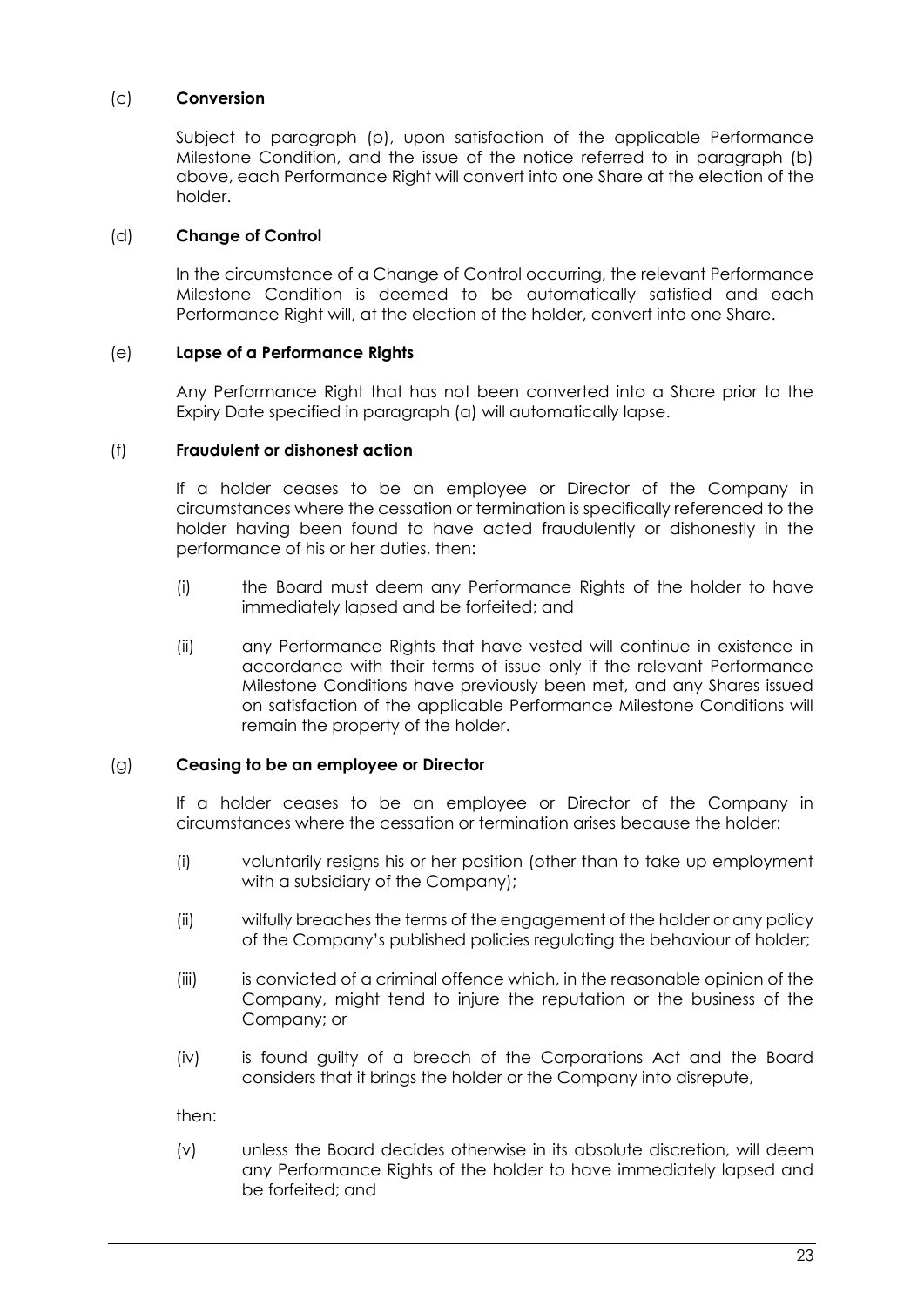(vi) any Performance Rights that have vested will continue in existence in accordance with their terms of issue only if the relevant Performance Milestone Conditions have previously been met and any Shares issued on satisfaction of the applicable Performance Milestone Conditions will remain the property of the holder.

# (h) **Other circumstances**

The Performance Rights will not lapse and be forfeited where the holder ceases to be an employee or Director of the Company for one of the following reasons:

- (i) death or total permanent disability (in respect of total permanent disability being that because of a sickness or injury, the holder is unable to work in his or her own or any occupation for which they are suited by training, education, or experience for a period beyond one year);
- (ii) redundancy (being where the holder ceases to be an employee or Director due to the Company no longer requiring the holder's position to be performed by any person); or
- (iii) any other reason, other than a reason listed in rules (f) and (g) (not including (g)(i), in which case the Board may exercise its absolute discretion to allow the resigned to retain their Performance Right), that the Board determines is reasonable to permit the holder to retain his or her Performance Rights,

and in those circumstances the Performance Rights will continue to be subject to the applicable Performance Milestone Conditions.

# (i) **Share ranking**

All Shares issued upon the conversion of Performance Rights on satisfaction of the applicable Performance Milestone Condition will upon issue rank pari passu in all respects with other Shares.

# (j) **Timing of issue of Shares on Conversion**

Within 10 Business Days after date that Performance Rights are converted, the Company will:

- (i) issue the number of Shares required under these terms and conditions in respect of the number of Performance Rights converted;
- (ii) if required, give ASX a notice that complies with section  $708A(5)(e)$  of the Corporations Act, or, if the Company is unable to issue such a notice, lodge with ASIC a prospectus prepared in accordance with the Corporations Act and do all such things necessary to satisfy section 708A(11) of the Corporations Act to ensure that an offer for sale of the Shares does not require disclosure to investors; and
- (iii) if admitted to the official list of ASX at the time, apply for official quotation on ASX of Shares issued pursuant to the conversion of the Performance Rights.

If a notice delivered under (k)(ii) for any reason is not effective to ensure that an offer for sale of the Shares does not require disclosure to investors, the Company must, no later than 20 Business Days after becoming aware of such notice being ineffective, lodge with ASIC a prospectus prepared in accordance with the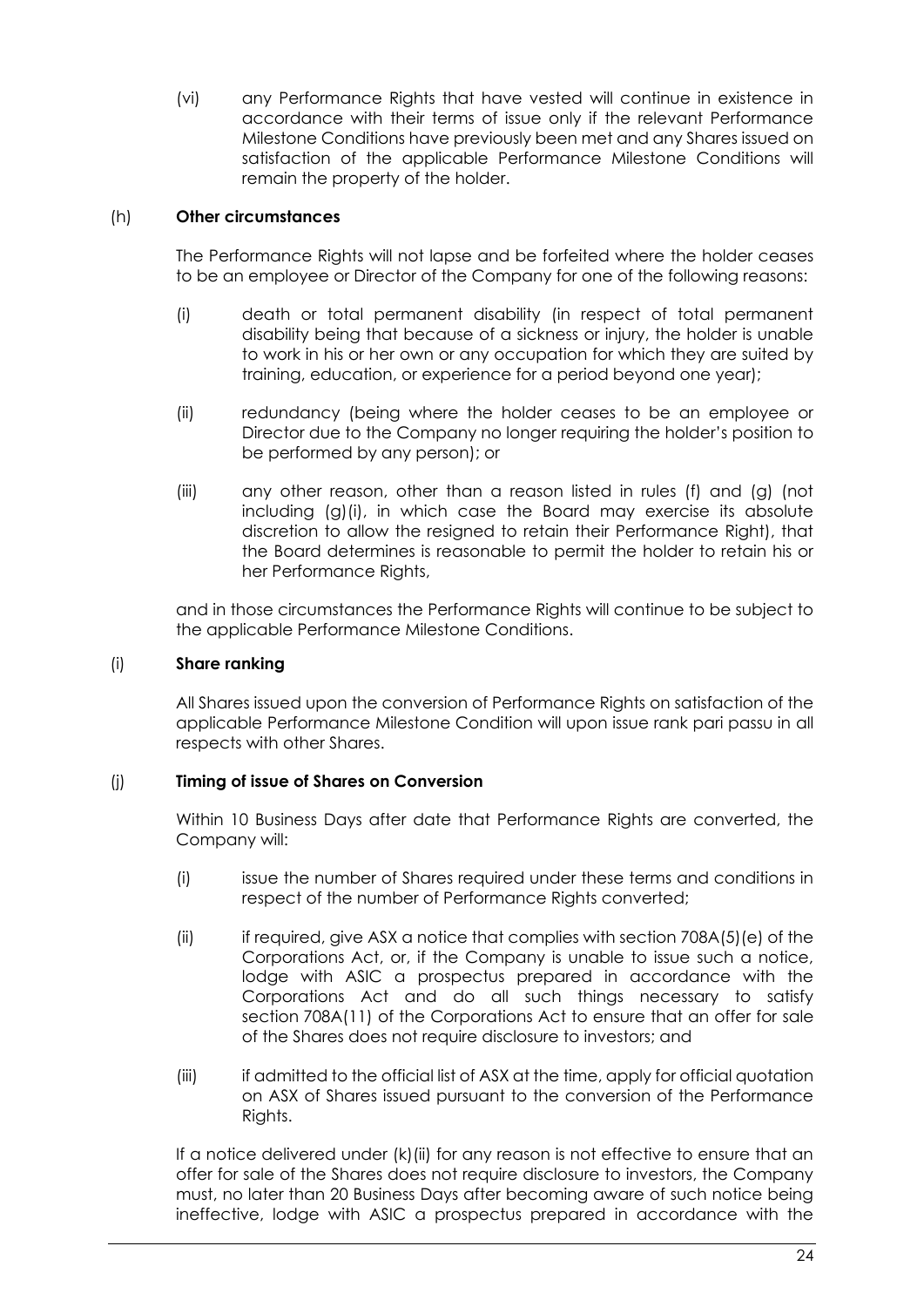Corporations Act and do all such things necessary to satisfy section 708A(11) of the Corporations Act to ensure that an offer for sale of the Shares does not require disclosure to investors.

# (k) **Transfer of Performance Rights**

The Performance Rights are not transferable.

# (l) **Participation in new issues**

A Performance Right does not entitle a holder (in their capacity as a holder of a Performance Right) to participate in new issues of capital offered to holders of Shares such as bonus issues and entitlement issues.

# (m) **Reorganisation of capital**

If at any time the issued capital of the Company is reconstructed, all rights of a holder will be changed in a manner consistent with the applicable ASX Listing Rules (if the Company is at the time admitted to the official list of the ASX) and the Corporations Act at the time of reorganisation.

# (n) **Adjustment for bonus issue**

If the Company makes a bonus issue of Shares or other securities to existing Shareholders (other than an issue in lieu or in satisfaction of dividends or by way of dividend reinvestment) the number of Shares or other securities which must be issued on the conversion of a Performance Right will be increased by the number of Shares or other securities which the holder would have received if the holder had converted the Performance Right before the record date for the bonus issue.

# (o) **Dividend and Voting Rights**

The Performance Rights do not confer on the holder an entitlement to vote (except as otherwise required by law) or receive dividends.

# <span id="page-27-0"></span>(p) **Deferral of conversion if resulting in a prohibited acquisition of Shares**

If the conversion of a Performance Right would result in any person being in contravention of section 606(1) of the *Corporations Act 2001* (Cth) (**General Prohibition**) then the conversion of that Performance Right shall be deferred until such later time or times that the conversion would not result in a contravention of the General Prohibition. In assessing whether a conversion of a Performance Right would result in a contravention of the General Prohibition:

- (i) holders may give written notification to the Company if they consider that the conversion of a Performance Right may result in the contravention of the General Prohibition. The absence of such written notification from the holder will entitle the Company to assume the conversion of a Performance Right will not result in any person being in contravention of the General Prohibition; and
- (ii) the Company may (but is not obliged to) by written notice to a holder request a holder to provide the written notice referred to in paragraph (q)(i) within seven days if the Company considers that the conversion of a Performance Right may result in a contravention of the General Prohibition. The absence of such written notification from the holder will entitle the Company to assume the conversion of a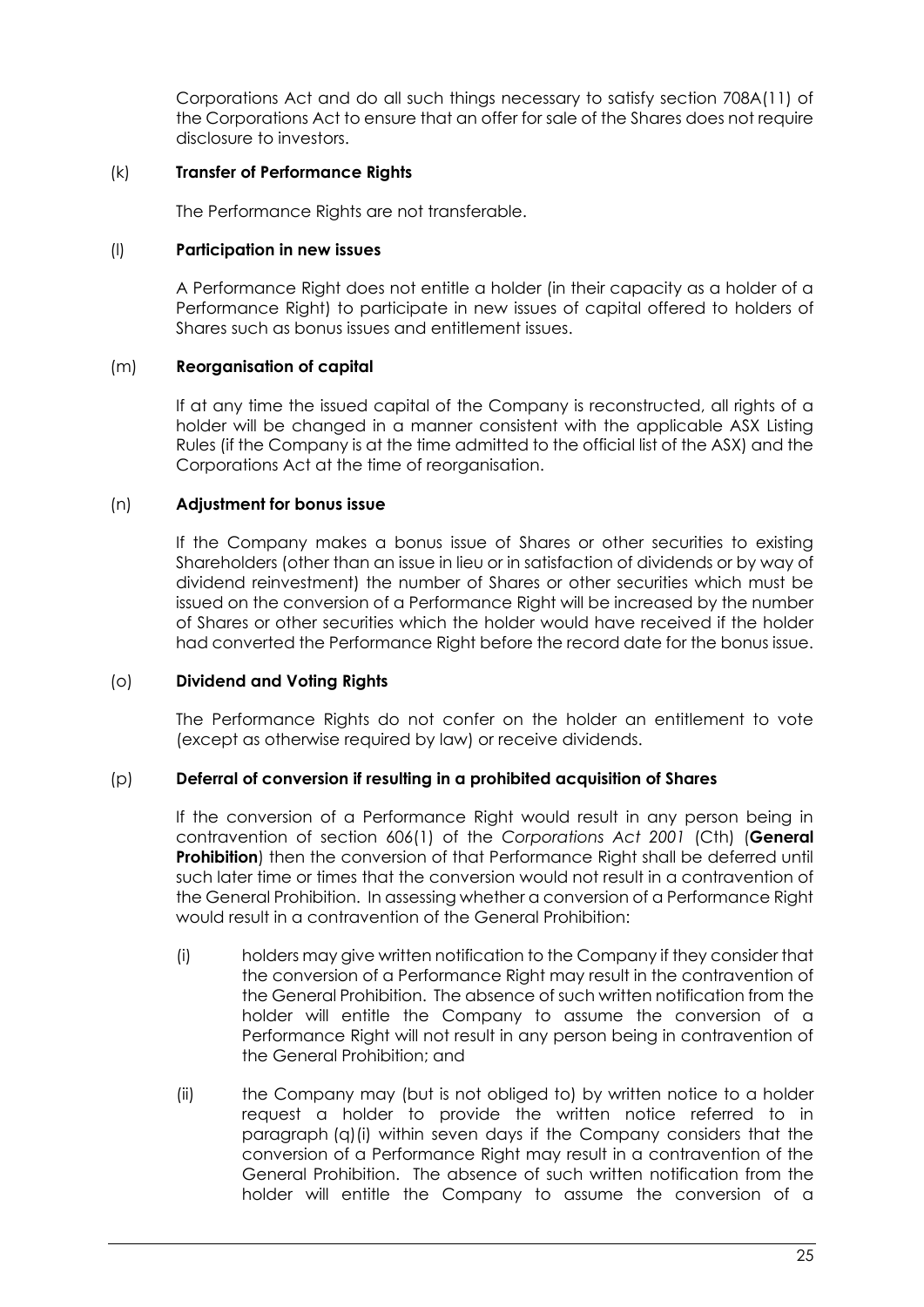Performance Right will not result in any person being in contravention of the General Prohibition.

# (q) **No rights to return of capital**

A Performance Right does not entitle the holder to a return of capital, whether in a winding up, upon a reduction of capital or otherwise.

# (r) **Rights on winding up**

A Performance Right does not entitle the holder to participate in the surplus profits or assets of the Company upon winding up of the Company.

# (s) **Tax Deferral**

For the avoidance of doubt, Subdivision 83A-C of the Income Tax Assessment Act 1997¸ which enables tax deferral on performance rights, applies (subject to the conditions in that Act) to the Performance Rights.

# (t) **No other rights**

A Performance Right gives the holder no rights other than those expressly provided by these terms and those provided at law where such rights at law cannot be excluded by these terms.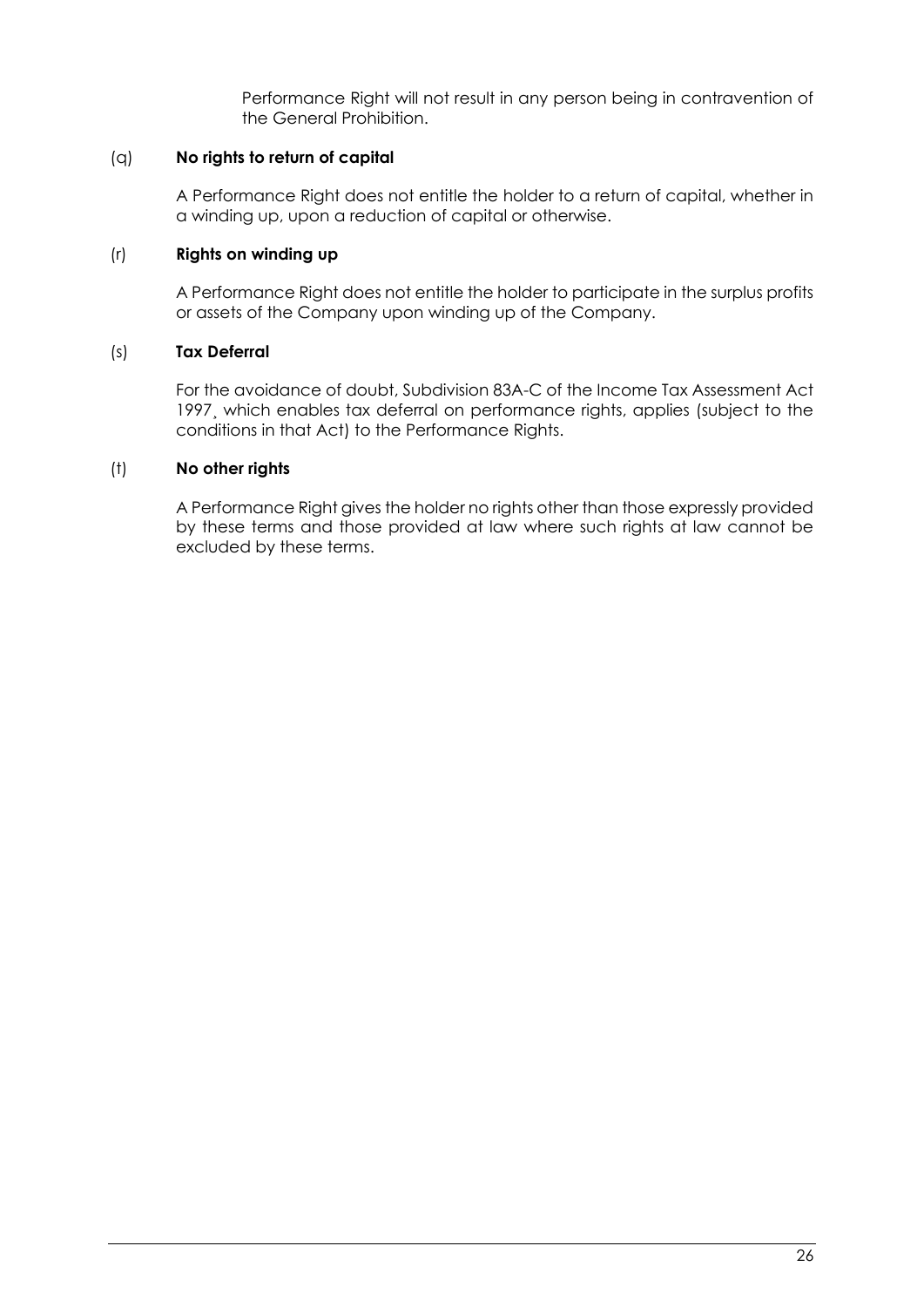# **SCHEDULE 2 – VALUATION OF PERFORMANCE RIGHTS**

|                                             |                       | <b>Tranche 1 Performance</b><br><b>Rights</b> |                      | <b>Tranche 2 Performance</b><br><b>Rights</b> | <b>Tranche 3</b><br><b>Performance Rights</b> |                |
|---------------------------------------------|-----------------------|-----------------------------------------------|----------------------|-----------------------------------------------|-----------------------------------------------|----------------|
| Vesting<br>condition                        | <b>VWAP</b> (market)  |                                               |                      | <b>VWAP</b> (market)                          | <b>VWAP</b> (market)                          |                |
| Methodology                                 |                       | <b>Monte Carlo</b>                            |                      | Monte Carlo                                   | Monte Carlo                                   |                |
| <b>Iterations</b>                           |                       | 100,000                                       |                      | 100,000                                       | 100,000                                       |                |
| Assumed grant<br>date                       |                       | 8 October 2021                                |                      | 8 October 2021                                | 8 October 2021                                |                |
| Assumed expiry<br>date                      | 8 October 2024        |                                               |                      | 8 October 2024                                | 8 October 2024                                |                |
| Share price at<br>assumed grant<br>date(    | 0.005                 |                                               |                      | 0.005                                         | 0.005                                         |                |
| Exercise price $(\$)$                       | nil                   |                                               |                      | nil                                           | nil                                           |                |
| <b>VWAP</b> hurdle                          | 0.0060                |                                               |                      | 0.0075                                        | 0.0100                                        |                |
| Risk-free rate (%)                          | 0.3506                |                                               |                      | 0.3506                                        | 0.3506                                        |                |
| Volatility (%)                              | 75                    |                                               |                      | 75                                            | 75                                            |                |
| Fair value per<br>Performance<br>Right (\$) | $0.0040$ <sup>1</sup> |                                               |                      | 0.00371                                       | 0.0032 <sup>1</sup>                           |                |
| Recipient                                   | Dennison<br>Hambling  | John Hallam                                   | Dennison<br>Hambling | <b>John Hallam</b>                            | Dennison<br>Hambling                          | John<br>Hallam |
| Number                                      | 50,000,000            | 50,000,000                                    | 60,000,000           | 60,000,000                                    | 75,000,000                                    | 75,000,000     |
| <b>Total fair value</b><br>(5)              | 200,663               | 200,663                                       | 220,203              | 220,203                                       | 239,081                                       | 239,081        |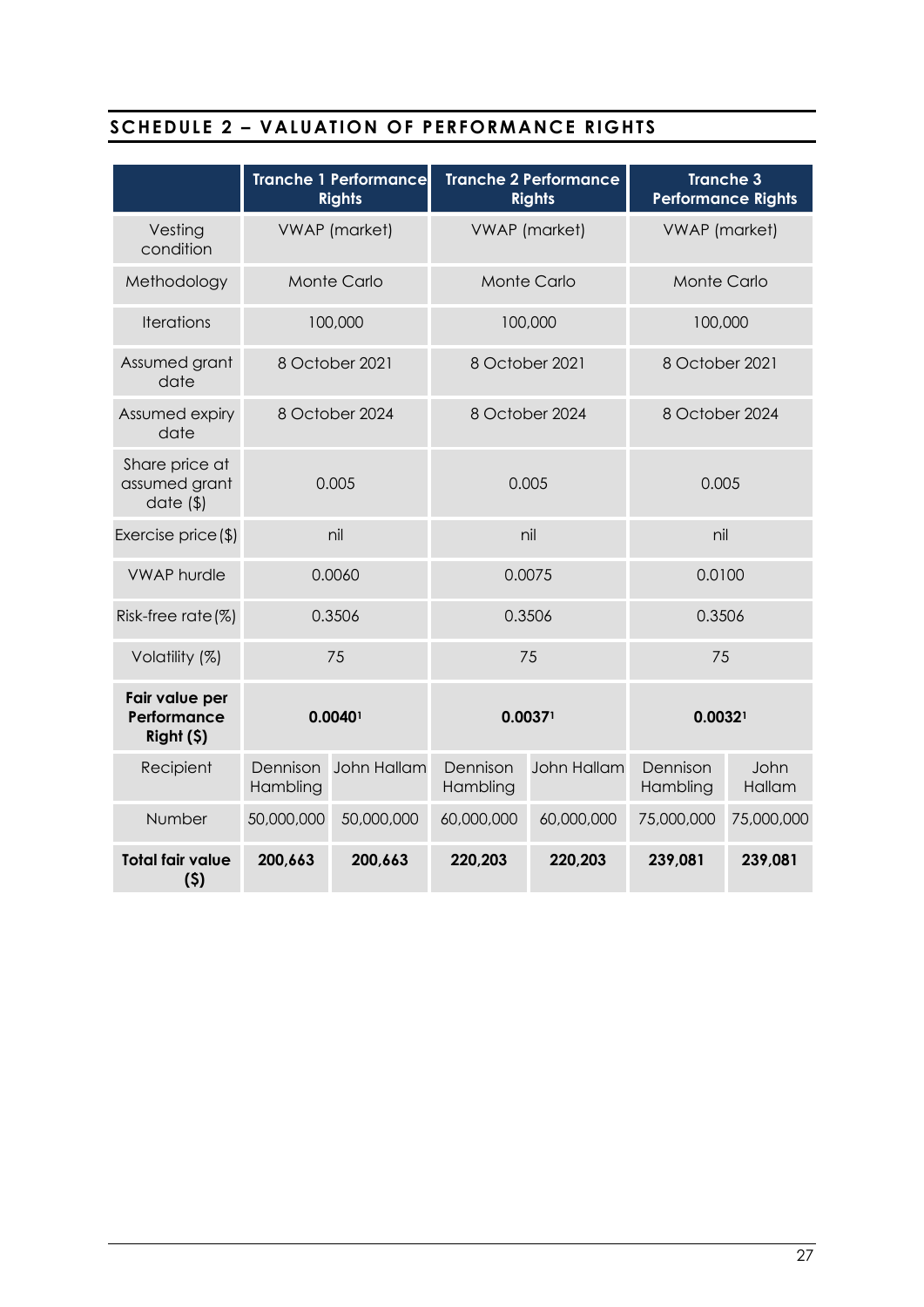

|                                                                                                         | <b>LODGE YOUR VOTE</b>                                                                                                                             |
|---------------------------------------------------------------------------------------------------------|----------------------------------------------------------------------------------------------------------------------------------------------------|
|                                                                                                         | <b>ONLINE</b><br>www.linkmarketservices.com.au                                                                                                     |
|                                                                                                         | <b>RY MAIL</b><br><b>Threat Project Australia Limited</b><br>C/- Link Market Services Limited<br>Locked Bag A14<br>Sydney South NSW 1235 Australia |
|                                                                                                         | <b>BY FAX</b><br>+61 2 9287 0309                                                                                                                   |
|                                                                                                         | <b>BY HAND</b><br><b>Link Market Services Limited</b><br>Level 12, 680 George Street, Sydney NSW 2000                                              |
| $\mathfrak{D}% _{T}=\mathfrak{D}_{T}\!\left( a,b\right) ,\ \mathfrak{D}_{T}=C_{T}\!\left( a,b\right) ,$ | <b>ALL ENQUIRIES TO</b><br>Telephone: 1300 554 474<br>Overseas: +61 1300 554 474                                                                   |
|                                                                                                         |                                                                                                                                                    |
|                                                                                                         |                                                                                                                                                    |

# PROXY FORM

### APPOINT A PROXY

STEP<sub>1</sub>

STEP 3

# VOTING DIRECTIONS

|                  |                                                                                                                                                                                                                                                                                                                                                                                                                                                                                                                                                                                                                                                                                                         | X99999999999                                                                                                                                                                                                                                                                                                                                                                                                                                                                                                                                                                                                                                                                                                                                                                                                                                                                                                                                                                                       |
|------------------|---------------------------------------------------------------------------------------------------------------------------------------------------------------------------------------------------------------------------------------------------------------------------------------------------------------------------------------------------------------------------------------------------------------------------------------------------------------------------------------------------------------------------------------------------------------------------------------------------------------------------------------------------------------------------------------------------------|----------------------------------------------------------------------------------------------------------------------------------------------------------------------------------------------------------------------------------------------------------------------------------------------------------------------------------------------------------------------------------------------------------------------------------------------------------------------------------------------------------------------------------------------------------------------------------------------------------------------------------------------------------------------------------------------------------------------------------------------------------------------------------------------------------------------------------------------------------------------------------------------------------------------------------------------------------------------------------------------------|
|                  | <b>PROXY FORM</b><br>I/We being a member(s) of Threat Protect Australia Limited and entitled to attend and vote hereby appoint:                                                                                                                                                                                                                                                                                                                                                                                                                                                                                                                                                                         |                                                                                                                                                                                                                                                                                                                                                                                                                                                                                                                                                                                                                                                                                                                                                                                                                                                                                                                                                                                                    |
| STEP             | <b>APPOINT A PROXY</b><br>OR if you are NOT appointing the Chairman of the Meeting as your<br>the Chairman of the<br>proxy, please write the name and email of the person or body corporate<br><b>Meeting (mark box)</b><br>you are appointing as your proxy. An email will be sent to your<br>appointed proxy with details on how to access the virtual meeting.<br>or adjournment of the Meeting.<br>in the Virtual General Meeting Online Guide and Notice of Meeting).<br>connected directly or indirectly with the remuneration of a member of the Company's Key Management Personnel (KMP).<br>The Chairman of the Meeting intends to vote undirected proxies in favour of each item of business. | Name<br>Email<br>or failing the person or body corporate named, or if no person or body corporate is named, the Chairman of the Meeting, as my/our proxy to act on my/our<br>behalf (including to vote in accordance with the following directions or, if no directions have been given and to the extent permitted by the law, as the proxy<br>sees fit) at the Annual General Meeting of the Company to be held at 2:00pm (WST) on Friday, 3 December 2021 (the Meeting) and at any postponement<br>The meeting will be conducted as a virtual meeting and you can participate by logging in online at https://meetings.linkgroup.com/TPS21 (refer to details<br>Important for Resolutions 1, 4 & 5: If the Chairman of the Meeting is your proxy, either by appointment or by default, and you have not indicated your voting<br>intention below, you expressly authorise the Chairman of the Meeting to exercise the proxy in respect of Resolutions 1, 4 & 5, even though the Resolutions are |
| Z<br><b>STEP</b> | <b>VOTING DIRECTIONS</b><br>Please read the voting instructions overleaf before marking any boxes with an $\boxtimes$<br><b>Resolutions</b><br>For Against Abstain*<br>1 Adoption of Remuneration Report<br><b>2</b> Re-election of Director $-$<br>Dimitri Bacopanos<br>Approval of 7.1A Mandate<br>3<br>Issue of Performance Rights<br>to Related Party -<br>Dennison Hambling<br>required majority on a poll.                                                                                                                                                                                                                                                                                        | Proxies will only be valid and accepted by the Company if they are signed and received no later than 48 hours before the Meeting.<br>Against Abstain*<br><b>For</b><br>5 Issue of Performance Rights to<br>Non-Related Party - John Hallam<br><b>Ratification of Prior Issue of</b><br>6<br><b>Placement Shares Under Listing</b><br><b>Rule 7.1</b><br>7 Change of Company Name<br>8 Consolidation of Capital<br>If you mark the Abstain box for a particular Item, you are directing your proxy not to vote on your behalf on a poll and your votes will not be counted in computing the                                                                                                                                                                                                                                                                                                                                                                                                         |
| <b>STEP3</b>     | SIGNATURE OF SHAREHOLDERS - THIS MUST BE COMPLETED<br>Shareholder 1 (Individual)<br>Joint Shareholder 2 (Individual)<br>Sole Director and Sole Company Secretary                                                                                                                                                                                                                                                                                                                                                                                                                                                                                                                                        | Joint Shareholder 3 (Individual)<br>Director/Company Secretary (Delete one)<br><b>Director</b><br>This form should be signed by the shareholder. If a joint holding, either shareholder may sign. If signed by the shareholder's attorney, the                                                                                                                                                                                                                                                                                                                                                                                                                                                                                                                                                                                                                                                                                                                                                     |

This form should be signed by the shareholder. If a joint holding, either shareholder may sign. If signed by the shareholder's attorney, the power of attorney must have been previously noted by the registry or a certified copy attached to this form. If executed by a company, the form must be executed in accordance with the company's constitution and the *Corporations Act 2001* (Cth).

## **TPS PRX2101N**

TPS PRINTS PRINTS PRINTS PRINTS PRINTS PRINTS PRINTS PRINTS PRINTS PRINTS PRINTS PRINTS PRINTS PRINTS PRINTS P

THE PERSON NAMED IN THE REAL PROPERTY OF A STATEMENT OF A STATEMENT OF A STATEMENT OF A STATEMENT OF A STATEMENT OF A